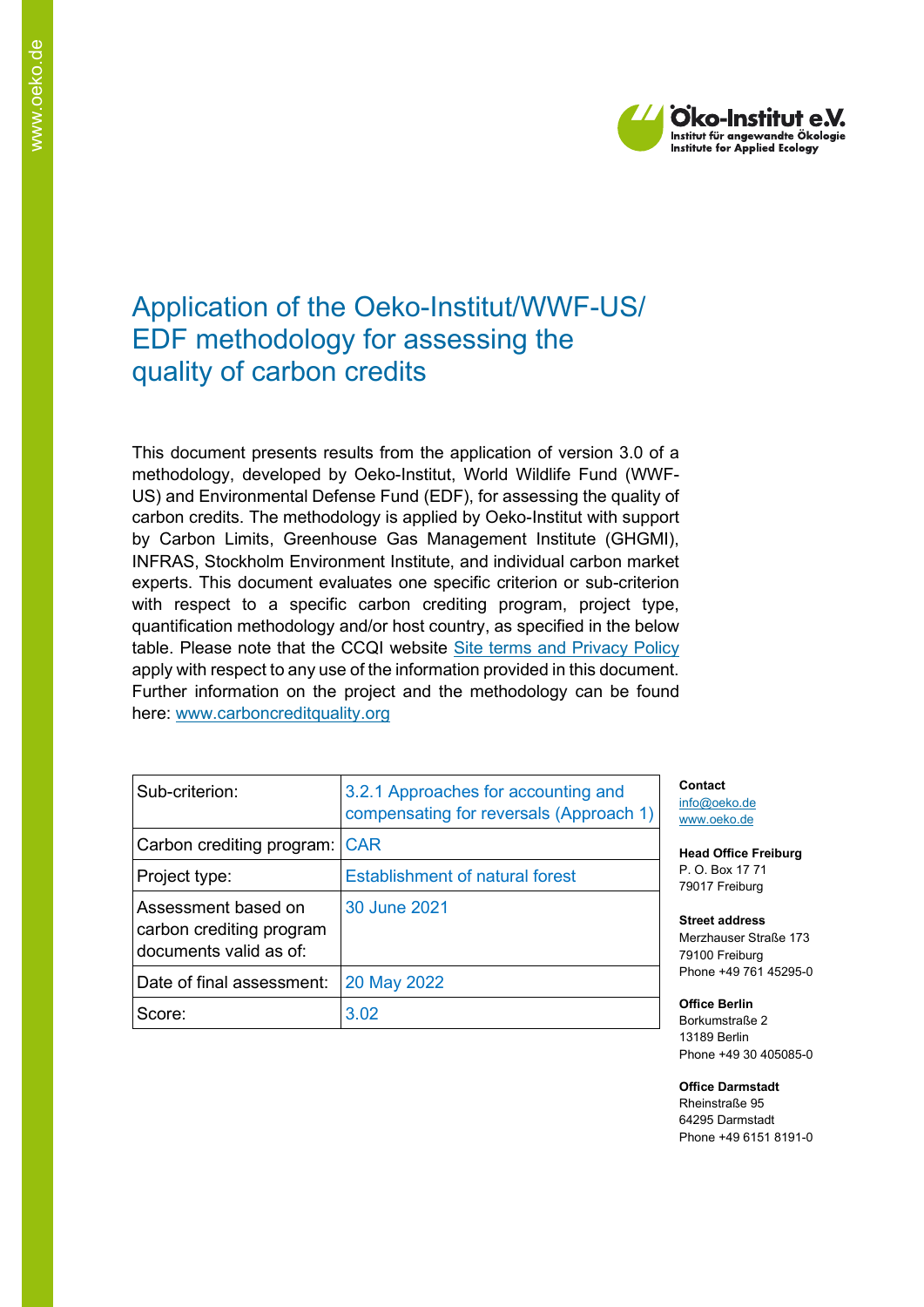# **Assessment**

The methodology assesses the robustness of the carbon crediting program´s approach to account and compensate for reversals. Carbon crediting programs employ the following three approaches for accounting and compensating for reversals:

- **Temporary carbon credits (Approach 1a):** credits that expire after a certain period and need to be replaced by other carbon market units, irrespective of whether a reversal occurred;
- **Monitoring and compensation for reversals (Approach 1b):** monitoring of any (potential) reversals and the compensation for the reversal through the cancellation of other carbon market units;
- **Discounting (Approach 1c):** discounting of emission reductions or using lower baselines that result in fewer emission reductions or removals that are credited in order to account for possible future reversals.

Usually, a carbon crediting program only pursues *one* of these three approaches for a given project type and geographical area. The assessment is thus applied to the relevant approach only and the scoring result for the relevant approach constitutes the score for sub-criterion 3.2.1. In situations where a program uses another approach than the above three approaches to account and compensate for reversals, the users of the methodology may use expert judgment to assess the robustness of the relevant approach. CAR applies approach 1b.

# **Approach 1b**

# **Relevant scoring methodology provisions**

Monitoring and compensation for reversals is the predominant approach of carbon crediting programs to address non-permanence. The robustness of this approach depends on several design aspects. The methodology therefore considers several indicators to assess the application of this approach. All of these indicators are assessed at program level and, where the program's requirements differ between project types, quantification methodologies and/or geographical areas, also taking into account the specific provisions of the program related to the relevant project types, quantification methodologies and/or geographical areas.

# **Indicator 3.2.1.1**

# **Relevant scoring methodology provisions**

The methodology assesses the carbon crediting program provisions for the minimum time period for which the occurrence of any reversals must be monitored, reported and compensated for. The longer this period is, the higher is the likelihood that reversals occurring within the time horizon relevant for avoiding dangerous climate change are appropriately addressed. The following table specifies which score is assigned for which minimum duration: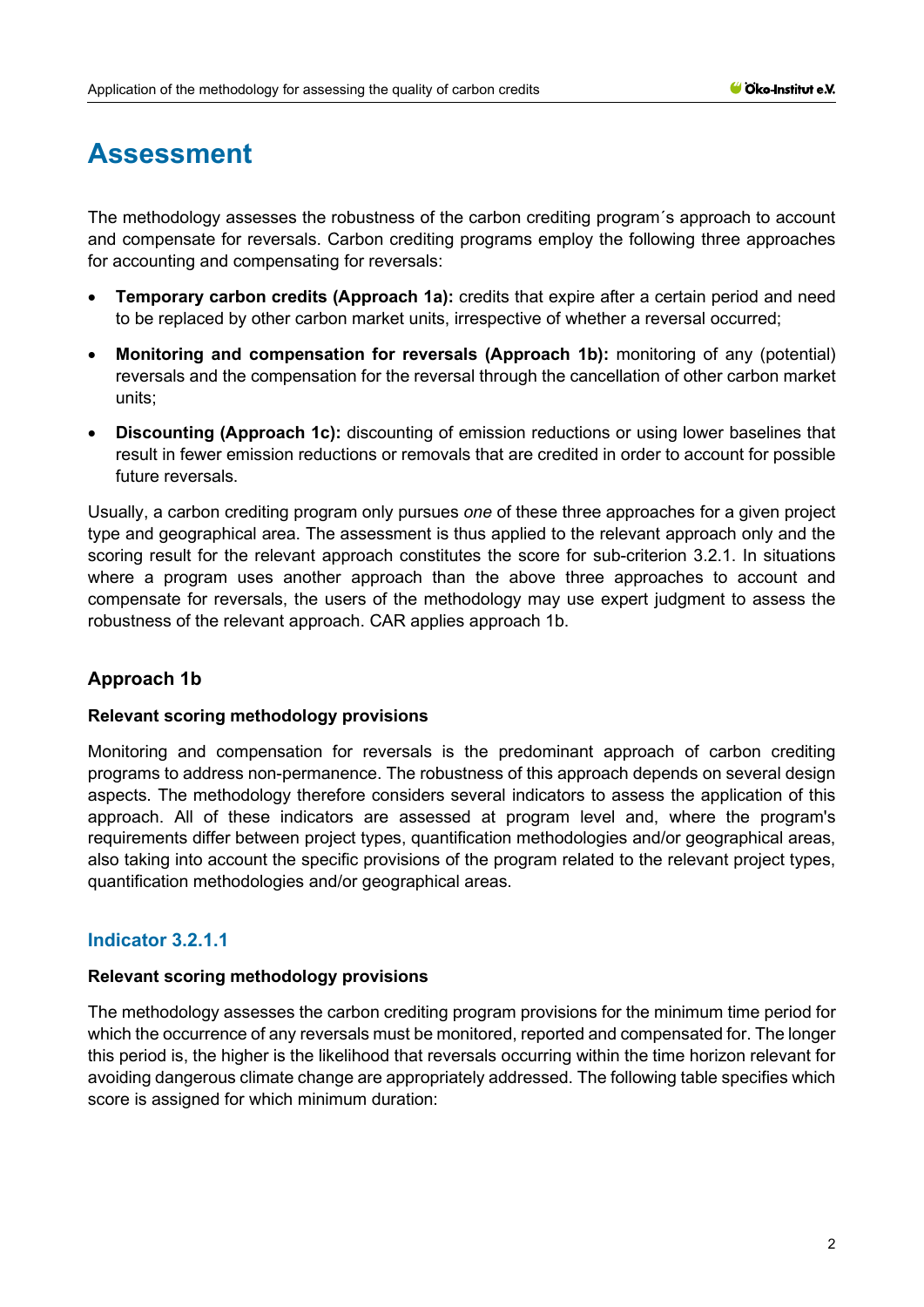| Period for which monitoring, and reporting of reversals is required (from the start<br>of the first crediting period) |  |  |
|-----------------------------------------------------------------------------------------------------------------------|--|--|
| 100 years or longer                                                                                                   |  |  |
| $>= 60$ years                                                                                                         |  |  |
| $>=$ 30 years                                                                                                         |  |  |
| Shorter                                                                                                               |  |  |

#### **Information sources considered**

- 1 Reserve Offset Program Manual, March 2021, available at [https://www.climateactionreserve.org/wp](https://www.climateactionreserve.org/wp-content/uploads/2021/03/Reserve_Offset_Program_Manual_March_2021.pdf)[content/uploads/2021/03/Reserve\\_Offset\\_Program\\_Manual\\_March\\_2021.pdf](https://www.climateactionreserve.org/wp-content/uploads/2021/03/Reserve_Offset_Program_Manual_March_2021.pdf)
- 2 Forest Project Protocol, version 4.0, June 2017, available at <https://www.climateactionreserve.org/how/protocols/forest/>

#### **Relevant carbon crediting program provisions**

- Provision 1 Source 1, section 2.8: "The Reserve defines "permanence" as being equivalent to the radiative forcing benefits of removing CO2 from the atmosphere for 100 years".
- Provision 2 Source 2, section 3.5: "Project Operators must monitor and verify a Forest Project for a period of 100 years following the issuance of any CRT for GHG reductions or removals achieved by the project. For example, if CRTs are issued to a Forest Project in year 99 following its start date, monitoring and verification activities must be maintained until year 199".

#### **Assessment outcome**

The approach is assigned a score of 4.

#### **Justification of assessment**

The above documentation shows that the program requires monitoring and reporting of reversals for a period of at least 100 years.

## **Indicator 3.2.1.2**

#### **Relevant scoring methodology provisions**

The methodology assesses the approaches employed by carbon crediting programs to address the risk of potential reversals in case of discontinuation of monitoring. If monitoring of reversals discontinues prior to the required time horizon, the occurrence of a reversal cannot be excluded. In some instances, activity owners might even cease monitoring because of a reversal. The approaches employed by carbon crediting programs to address the risk of potential reversals in case of discontinuation of monitoring are scored as follows: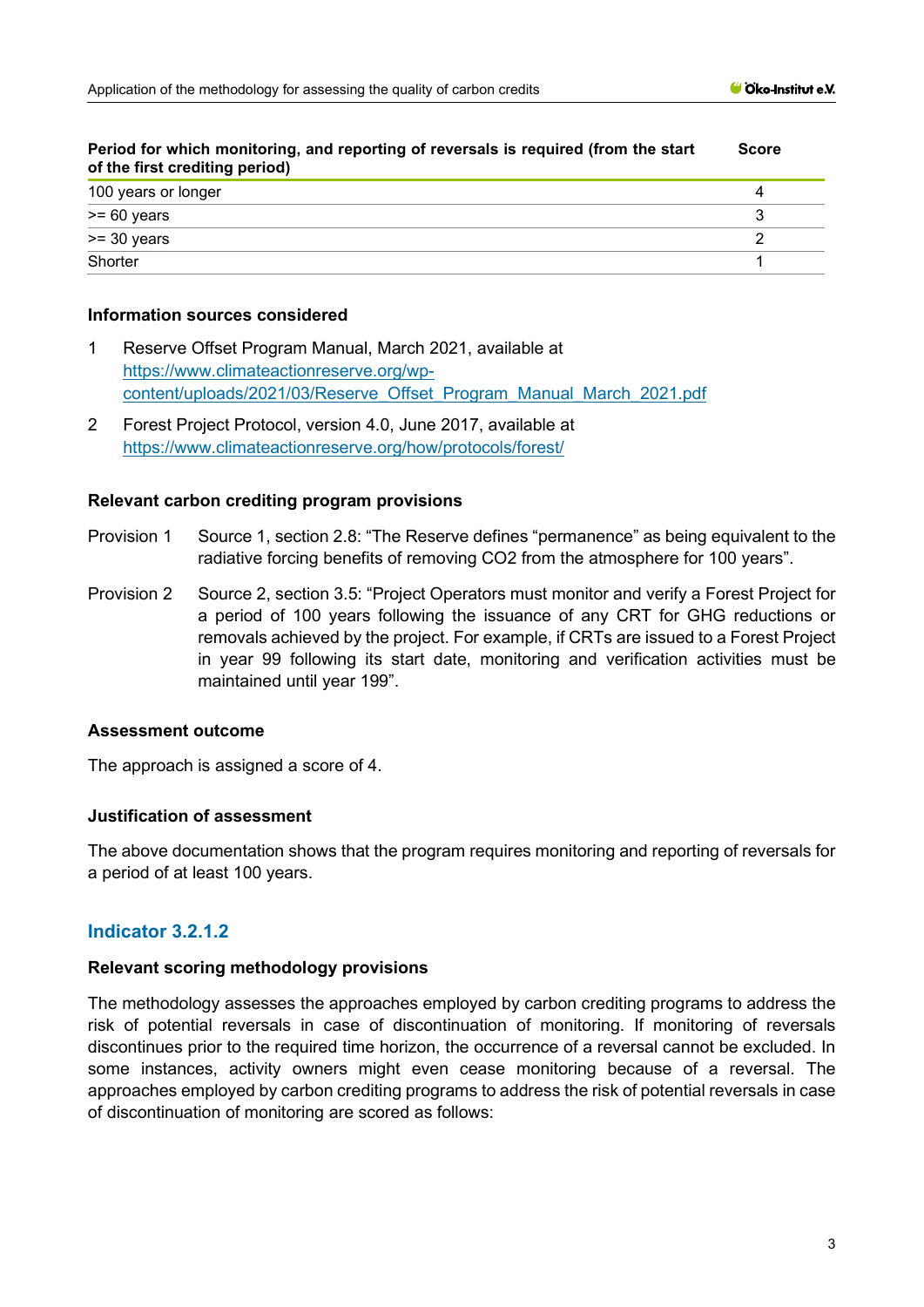| <b>Program requirements</b>                                                                                                                                                | <b>Score</b> |
|----------------------------------------------------------------------------------------------------------------------------------------------------------------------------|--------------|
| All carbon credits previously issued to the project must be compensated for within<br>1 year after the monitoring or verification report was due                           | 4            |
| All carbon credits previously issued to the project must be compensated for, with a<br>grace period longer than 1 year after the monitoring or verification report was due |              |
| Only a fraction of carbon credits (e.g., those set aside in a pooled buffer reserve) must<br>be used to compensate for a possible reversal                                 |              |
| No action is required, or no time limit is indicated for compensation                                                                                                      |              |

#### **Information sources considered**

- 1 Forest Project Protocol, version 4.0, June 2017, available at <https://www.climateactionreserve.org/how/protocols/forest/>
- 2 Reserve Offset Program Manual, March 2021, available at [https://www.climateactionreserve.org/wp](https://www.climateactionreserve.org/wp-content/uploads/2021/03/Reserve_Offset_Program_Manual_March_2021.pdf)[content/uploads/2021/03/Reserve\\_Offset\\_Program\\_Manual\\_March\\_2021.pdf](https://www.climateactionreserve.org/wp-content/uploads/2021/03/Reserve_Offset_Program_Manual_March_2021.pdf)
- 3 Restrictive Covenant and Project Implementation Agreement for forest projects, available at [https://www.climateactionreserve.org/wp-content/uploads/2009/03/Updated-Final-PIA-with-](https://www.climateactionreserve.org/wp-content/uploads/2009/03/Updated-Final-PIA-with-Exhibits-and-Recordation-Cover-Page_10-19-12.pdf)[Exhibits-and-Recordation-Cover-Page\\_10-19-12.pdf](https://www.climateactionreserve.org/wp-content/uploads/2009/03/Updated-Final-PIA-with-Exhibits-and-Recordation-Cover-Page_10-19-12.pdf)

#### **Relevant carbon crediting program provisions**

- Provision 1 Source 1, section 3.5 (3): "A Forest Project may be automatically terminated if there is a breach of certain terms described within the Project Implementation Agreement. Such a termination will require the Project Operator to retire a quantity of CRTs, as specified under 'Retiring CRTs Following Project Termination' below."
- Provision 2 Source 1, section 3.5 (3): "Retiring CRTs Following Project Termination

1. For a Reforestation or Avoided Conversion Project, the Project Operator must retire a quantity of CRTs from its Reserve account equal to the total number of CRTs issued to the project over the preceding 100 years. […]

In addition:

a. The retired CRTs must be those that were issued to the Forest Project, or that were issued to other Forest Projects registered with the Reserve.

b. The retired CRTs must be designated in the Reserve's software system as compensating for an Avoidable Reversal."

Provision 3 Source 1, section 2.7: "The Reserve requires a monitoring plan to be established for all monitoring and reporting activities associated with a project. The monitoring plan serves as the basis for verification bodies to confirm that the monitoring and reporting requirements in each protocol have been met and that consistent, rigorous monitoring and record-keeping is ongoing at the project site. Monitoring plans must cover all aspects of monitoring and reporting contained in a protocol and must specify how data for all relevant parameters will be collected and recorded. Each protocol specifies in a table the parameters that must be monitored and how data for each parameter must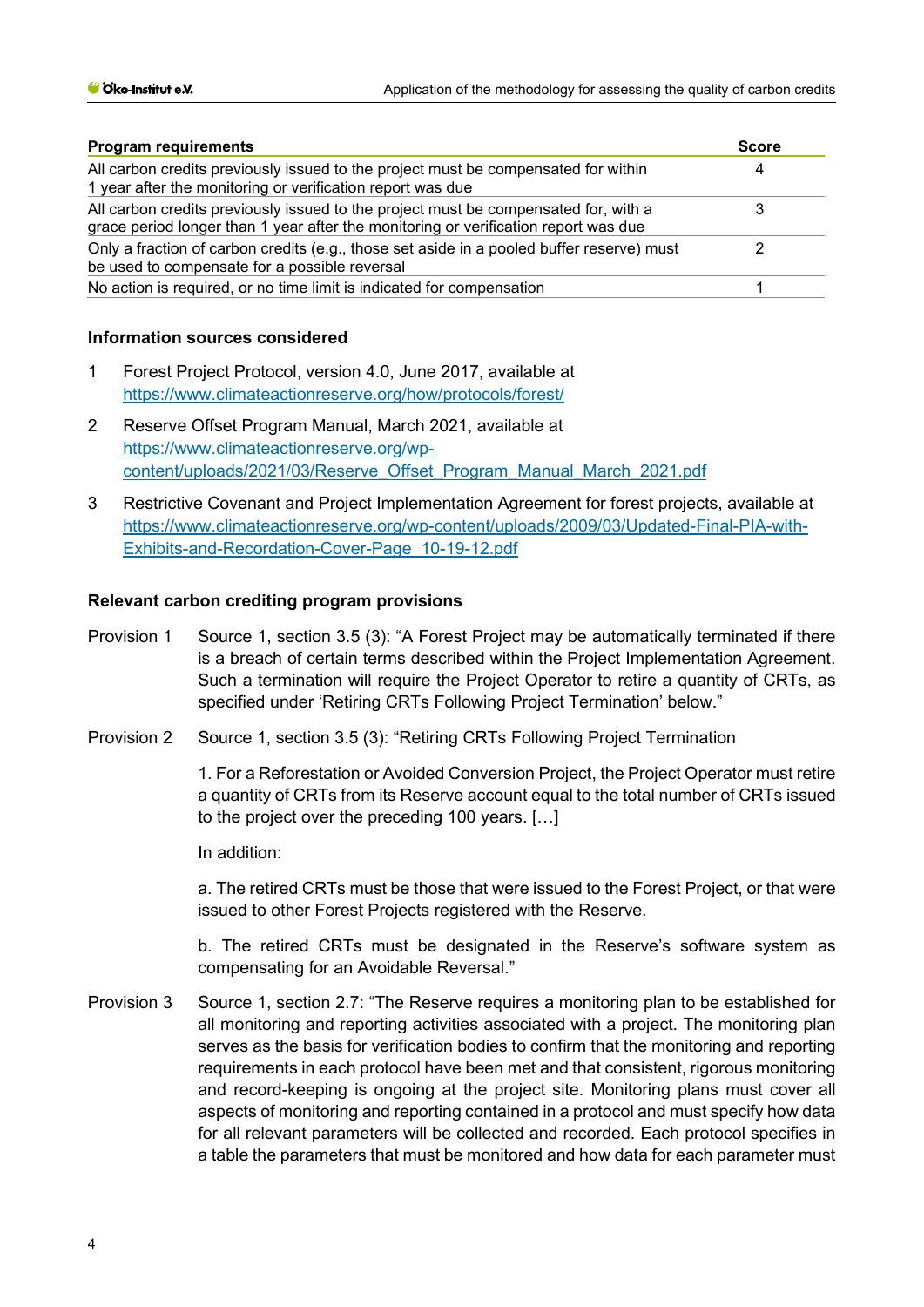be acquired (e.g., from measurement, calculation, approved references or operating records)."

- Provision 4 Source 2, section 8.2: "All monitoring reports are due within 12 months of the end of the Reporting Period."
- Provision 5 Source 2, section 3.6: "For a Forest Project to be eligible for registration with the Reserve, the Project Operator is required to enter into a Project Implementation Agreement (PIA) with the Reserve. The PIA is an agreement between the Reserve and a Project Operator setting forth: (i) the Project Operator's obligation (and the obligation of its successors and assigns) to comply with the Forest Project Protocol, and (ii) the rights and remedies of the Reserve in the event of any failure of the Project Operator to comply with its obligations."
- Provision 6 Source 3, section 12.b.3: "For the Duration of the Term, Forest Owner does hereby covenant to and with the Reserve that: […] All reports, statements, certificates and other data, including without limitation the annual reporting documents, provided by and on behalf of Forest Owner to the Reserve in connection with the Forest Project Protocols, this Agreement, the Property and the Forest Project shall be true, correct and complete."

#### **Assessment outcome**

The approach is assigned a score of 4.

#### **Justification of assessment**

The above documentation shows that if a monitoring report is not submitted, this constitutes a breach of the project implementation agreement. As a consequence, all credits previously issued to the projects shall be compensated for (provision 1 and 2). No information on a grace period for submitting a report is available. The approach is therefore assigned a score of 4.

## **Indicator 3.2.1.3**

#### **Relevant scoring methodology provisions**

The methodology assesses whether and how carbon crediting programs address any reversals that might occur after the end of the required time horizon for monitoring reversals. The following table specifies the scoring approach for the carbon crediting programs provisions to address potential reversals after the end of regular monitoring:

| <b>Program requirements</b>                                                              | <b>Score</b> |
|------------------------------------------------------------------------------------------|--------------|
| The project's credits held in a buffer reserve are retired                               |              |
| The project's credits held in a buffer reserve stay in the reserve without retiring them |              |
| No action required (all credits are issued to the project owners)                        |              |

#### **Information sources considered**

1 Forest Project Protocol, version 4.0, June 2017, available at <https://www.climateactionreserve.org/how/protocols/forest/>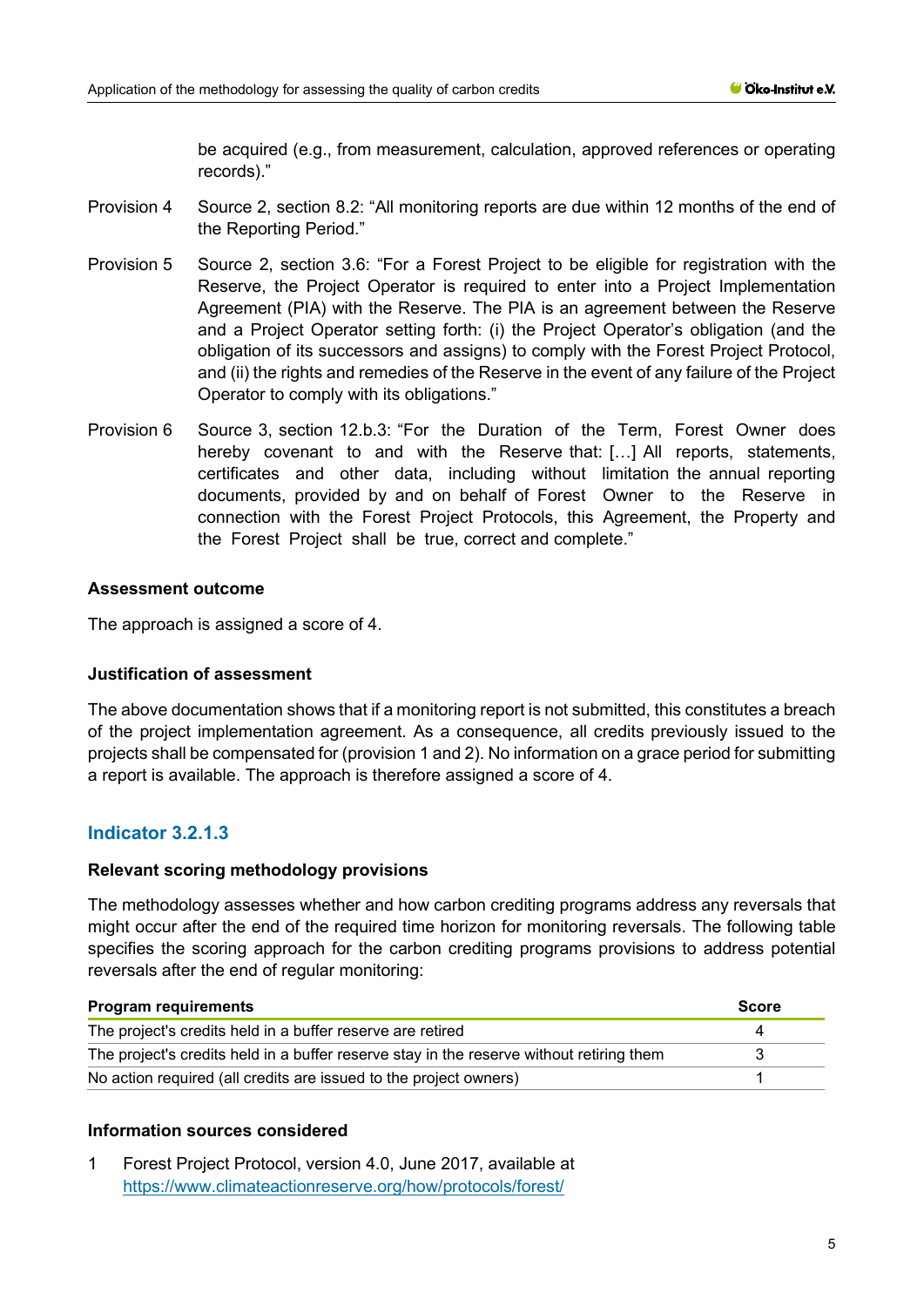2 Personal communication with CAR, July 2020.

#### **Relevant carbon crediting program provisions**

- Provision 1 Source 1, section 7.2.1: "The Buffer Pool is a holding account for Forest Project CRTs, which is administered by the Reserve. All Forest Projects must contribute a percentage of CRTs to the Buffer Pool any time they are issued CRTs for verified GHG reductions and removals".
- Provision 2 Source 2: "Credits that are placed in the buffer pool are only retired if there has been a reversal. There is no time limit for how long a credit can be in the buffer pool. We currently do not have a policy that would require retirement of buffer pool credits for existing project activities at the end of the monitoring period".

#### **Assessment outcome**

The approach is assigned a score of 3.

### **Justification of assessment**

The above documentation shows that after the end of regular monitoring, credits held in the buffer reserve stay within the reserve without retiring them. The approach is therefore assigned a score of 3.

## **Indicator 3.2.1.4**

#### **Relevant scoring methodology provisions**

Non-permanence is only truly ensured if all types of reversals are compensated for. The methodology therefore assesses whether carbon crediting programs require compensation of all or only some types of reversals.

Some carbon crediting programs distinguish two types of reversals:

- **1 Unintentional (or unavoidable) reversals** happen if stored carbon is lost due natural disturbances such as storms, wildfire or disease that is not the result of human willful intent or negligence.
- **2 Intentional (or avoidable) reversals** denote reversals that are caused by a landowner's or project proponent's willful intent, including harvesting, land conversion or negligence, e.g. through poor management.

Carbon crediting programs that require all types of reversals being compensated for receive a score of 4. Some programs only require that unintentional reversals be compensated for. This approach only partially addresses reversal risks and therefore receives a score of 1.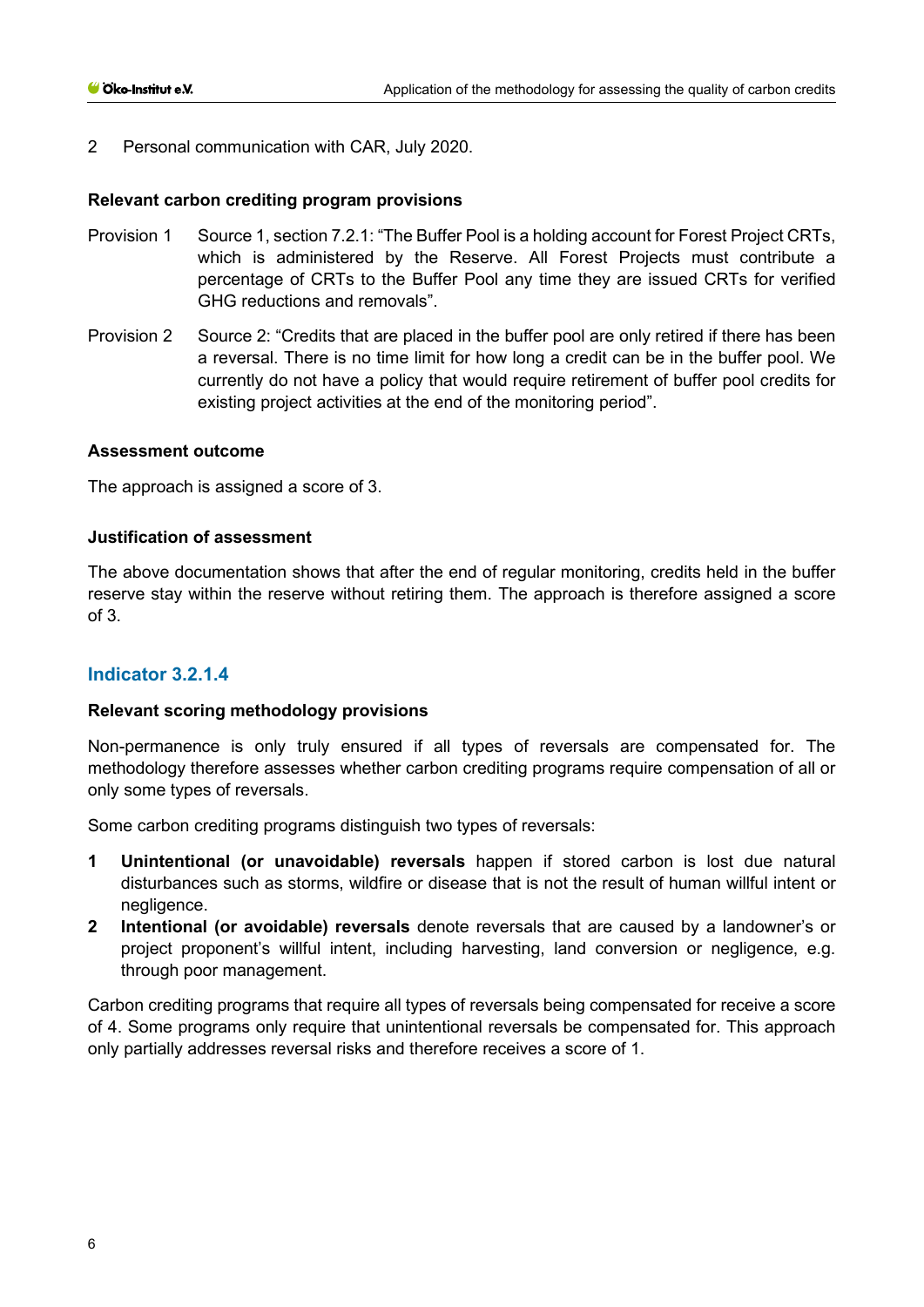| <b>Program requirements</b>                                                             | <b>Score</b> |
|-----------------------------------------------------------------------------------------|--------------|
| All types of reversals must be compensated for                                          |              |
| Only unintentional reversals (e.g. due to natural disturbances) must be compensated for |              |

#### **Information sources considered**

1 Forest Project Protocol, version 4.0, June 2017, available at <https://www.climateactionreserve.org/how/protocols/forest/>

#### **Relevant carbon crediting program provisions**

- Provision 1 Source 1, section 7.3: "The Reserve requires that all reversals be compensated through the retirement of CRTs. If a reversal associated with a Forest Project was unavoidable (as defined below), then the Reserve will compensate for the reversal on the Project Operator's behalf by retiring CRTs from the Buffer Pool. If a reversal was avoidable (as defined below) then the Project Operator must compensate for the reversal by surrendering CRTs from its Reserve account".
- Provision 2 Source 1, section 7.3.1: "An Unavoidable Reversal is any reversal not due to the Project Operator's negligence, gross negligence or willful intent, including wildfires or disease that are not the result of the Project Operator's negligence, gross negligence or willful intent".
- Provision 3 Source 1, section 7.3.2: "An Avoidable Reversal is any reversal that is due to the Project Operator's negligence, gross negligence, or willful intent, including harvesting, development, and harm to the Project Area due to the Project Operator's negligence, gross-negligence, or willful intent".

## **Assessment outcome**

The approach is assigned a score of 4.

## **Justification of assessment**

The above documentation shows that all types of reversals need to be compensated for.

# **Indicator 3.2.1.5**

#### **Relevant scoring methodology provisions**

The methodology assesses the robustness of the approach used by the carbon crediting program for compensating for reversals. The overall effectiveness may depend on how different measures are implemented or combined. This may depend on several factors, including which entities are responsible for compensating, in what sequence they assume responsibility, and what assurances are provided that the responsible entities have incentives and will be able to fully compensate for the reversals (see methodology for more details). The methodology uses a point system which identifies the following key sub-indicators for the overall robustness.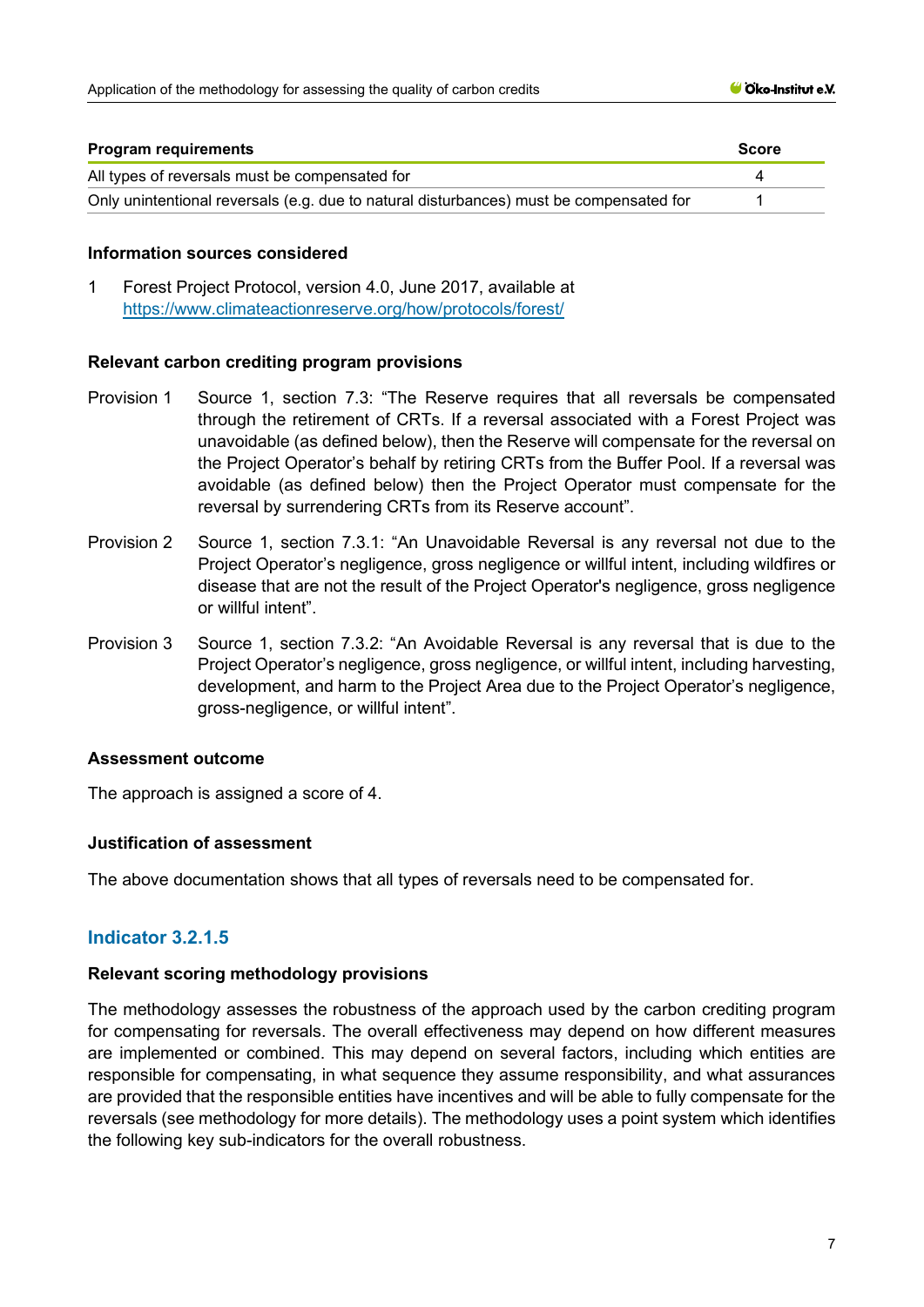### **Relevant scoring methodology provisions**

"The project owners are the primary responsible entity for compensating for intentional reversals or for *all* reversals (e.g. they are required to top up units temporarily drawn from a pooled buffer reverse)."

### **Information sources considered**

- 1 Forest Project Protocol, version 4.0, June 2017, available at <https://www.climateactionreserve.org/how/protocols/forest/>
- 2 CAR's CORSIA application, available at [https://www.icao.int/environmental](https://www.icao.int/environmental-protection/CORSIA/Pages/TAB2019.aspx)[protection/CORSIA/Pages/TAB2019.aspx](https://www.icao.int/environmental-protection/CORSIA/Pages/TAB2019.aspx)

#### **Relevant carbon crediting program provisions**

- Provision 1 Source 1, section 7.3.2: "An Avoidable Reversal is any reversal that is due to the Project Operator's negligence, gross negligence, or willful intent, including harvesting, development, and harm to the Project Area due to the Project Operator's negligence, gross-negligence, or willful intent. Requirements for Avoidable Reversals are as follows: […] 4. Within four months of the Reserve's approval of the verified estimate of onsite carbon stocks, the Project Operator must retire a quantity of CRTs from its Reserve account equal to the size of the reversal in CO2-equivalent metric tons […]. In addition: a. The retired CRTs must be those that were issued to the Forest Project, unless those CRTs were previously retired for other purposes. Otherwise, the retired CRTs must be from other Forest Projects registered with the Reserve".
- Provision 2 Source 1, section 7.3: "If a reversal was avoidable (as defined below) then the Project Operator must compensate for the reversal by surrendering CRTs from its Reserve account".
- Provision 3 Source 2: "The Reserve requires that Climate Reserve Tonnes (CRTs) reversed for avoidable reasons be replaced in proportion to any reversals, such that the total number of CRTs issued to a project does not exceed the total quantity of CO2 avoided or sequestered by the same project".
- Provision 4 Source 1, section 7.2.1: "If a Forest Project experiences an unavoidable reversal of GHG reductions and removals (as defined in Section 7.3), the Reserve will retire a number of CRTs from the Buffer Pool equal to the total amount of carbon that was reversed (measured in metric tons of CO2-equivalent). The Buffer Pool therefore acts as a general insurance mechanism against unavoidable reversals for all Forest Projects registered with the Reserve".
- Provision 5 Source 1, section 7.3: "If a reversal associated with a Forest Project was unavoidable (as defined below), then the Reserve will compensate for the reversal on the Project Operator's behalf by retiring CRTs from the Buffer Pool".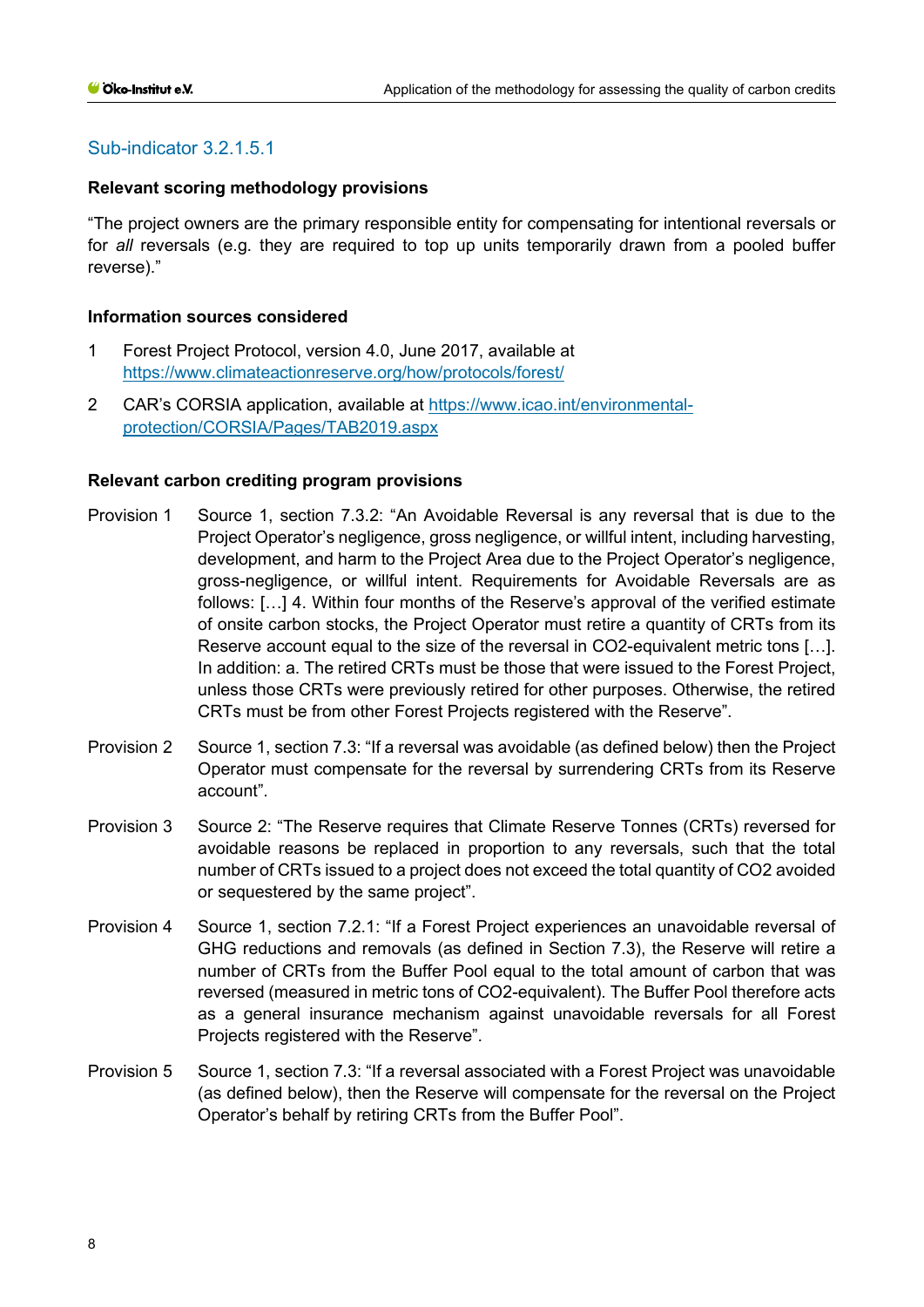### **Assessment outcome**

Yes (4 Points).

## **Justification of assessment**

The above documentation specifies that project owners are the primary responsible entity for compensating for intentional reversals (Provision 1, 2 and 3) but not for unintentional reversals (Provision 4 and 5).

# Sub-indicator 3.2.1.5.2

#### **Relevant scoring methodology provisions**

"To facilitate compensation by project owners, the program has the following provisions in place:

a. The project owners are required to sign legal agreements obligating them to monitor, report and compensate for reversals.

OR

b. Following a reversal, the program ceases the issuance of carbon credits to the project until the project owners have fully compensated for the reversals.

OR

c. Both of these provisions are implemented."

#### **Information sources considered**

- 1 Forest Project Protocol, version 4.0, June 2017, available at <https://www.climateactionreserve.org/how/protocols/forest/>
- 2 Restrictive Covenant and Project Implementation Agreement for forest projects, available at [https://www.climateactionreserve.org/wp-content/uploads/2009/03/Updated-Final-PIA-with-](https://www.climateactionreserve.org/wp-content/uploads/2009/03/Updated-Final-PIA-with-Exhibits-and-Recordation-Cover-Page_10-19-12.pdf)[Exhibits-and-Recordation-Cover-Page\\_10-19-12.pdf](https://www.climateactionreserve.org/wp-content/uploads/2009/03/Updated-Final-PIA-with-Exhibits-and-Recordation-Cover-Page_10-19-12.pdf)

#### **Relevant carbon crediting program provisions**

Provision 1 Source 1, section 7: "The Reserve ensures the permanence of GHG reductions and removals through three mechanisms:

> 1. The requirement for all Project Operators to monitor onsite carbon stocks, submit regular monitoring reports, and submit to regular third-party verification of those reports along with periodic verification site visits (as detailed in Sections 7 through 9 of this protocol) for the duration of the Project Life.

> 2. The requirement for all Project Operators to sign a Project Implementation Agreement with the Reserve, as described in Section 3.6, which obligates Project Operators to retire CRTs to compensate for reversals of GHG reductions and removals […]".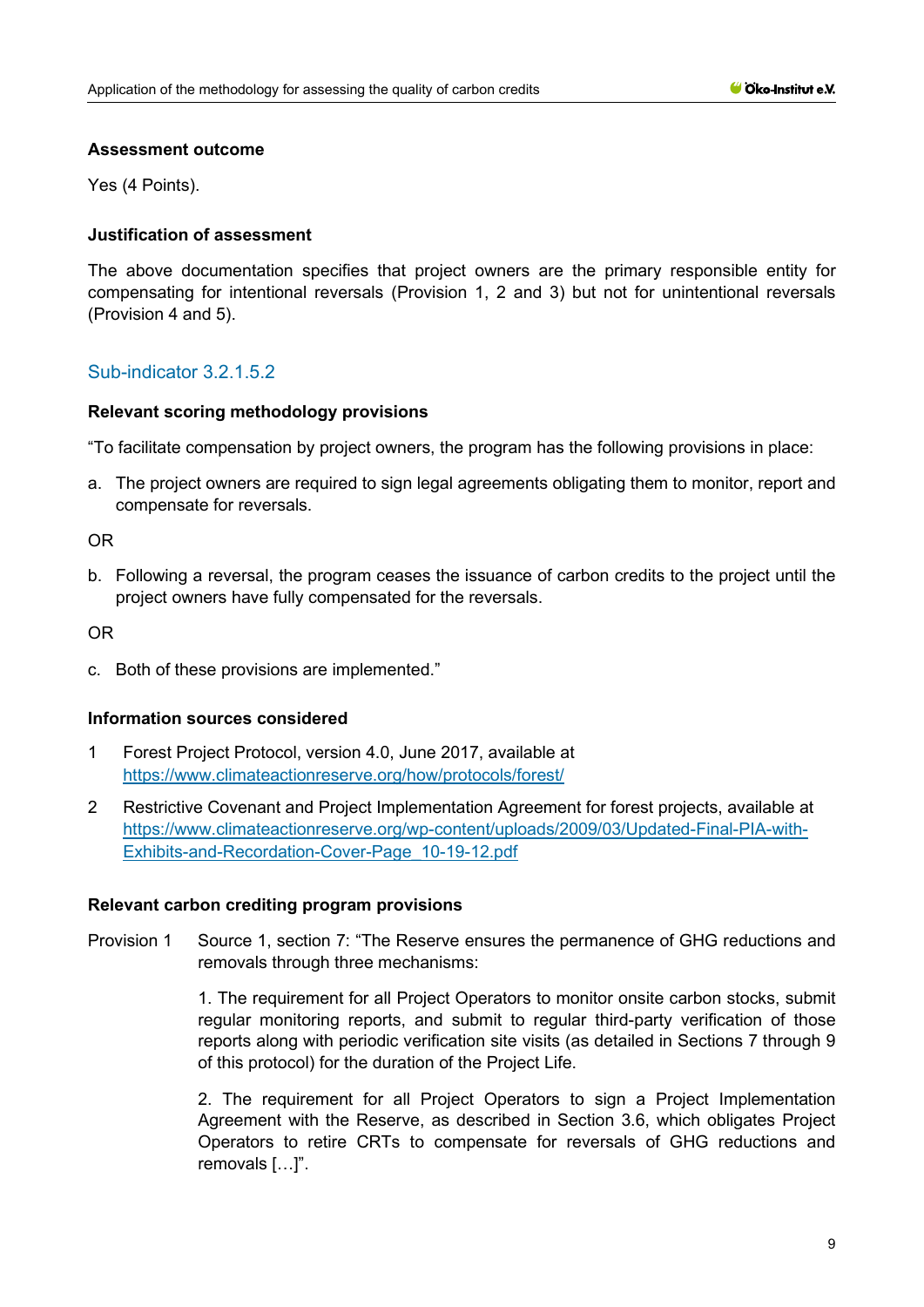- Provision 2 Source 1, section 2.2: "A Project Operator must be one of the Forest Owners. The Project Operator is responsible for undertaking a Forest Project and registering it with the Reserve, and is ultimately responsible for all Forest Project reporting and attestations. The Project Operator executes the Project Implementation Agreement (see Section 3.6) with the Reserve."
- Provision 3 Source 1, section 3.6: "For a Forest Project to be eligible for registration with the Reserve, the Project Operator is required to enter into a Project Implementation Agreement (PIA) with the Reserve. The PIA is an agreement between the Reserve and a Project Operator setting forth: (i) the Project Operator's obligation (and the obligation of its successors and assigns) to comply with the Forest Project Protocol, and (ii) the rights and remedies of the Reserve in the event of any failure of the Project Operator to comply with its obligations".
- Provision 4 Source 2, section 12.b.3: "For the Duration of the Term, Forest Owner does hereby covenant to and with the Reserve that: […] All reports, statements, certificates and other data, including without limitation the annual reporting documents, provided by and on behalf of Forest Owner to the Reserve in connection with the Forest Project Protocols, this Agreement, the Property and the Forest Project shall be true, correct and complete."
- Provision 5 Source 2, article 11: "If the Reserve determines that Forest Owner has breached or violated this Agreement ("Forest Owner Breach"), the Reserve shall deliver written notice to Forest Owner of the Forest Owner Breach ("Breach Notice"). If Forest Owner fails to cure the Forest Owner Breach within sixty (60) days of receiving the Breach Notice, the: (1) Reserve may (but shall not be obligated to): (i) place a notice of breach with respect to the Forest Project, Property and Forest Owner on the Reserve Tracking System, (ii) freeze any activity of Forest Owner on the Reserve Tracking System that relates to the Forest Project and Property, including without limitation the transfer of CRTs, (iii) require Forest Owner to cease and desist from the activity, use or alteration to the Property that gives rise to the Forest Owner Breach and/or (iv) remove the Forest Project from the Reserve Tracking System. (2) Forest Owner shall: (i) within ninety (90) days of receipt of the Breach Notice, provide a written description and explanation of the Forest Owner Breach to the Reserve and (ii) within onehundred-and-twenty (120) days of receiving the Breach Notice, if the Forest Project was registered with the Reserve as: i) a Reforestation or Avoided Conversion project, Retire a quantity of Eligible CRTs equal to the Total CRTs Issued."
- Provision 6 Source 1, article 10.a: "Obligations of Forest Owner Upon a Reversal. Pursuant to the Forest Project Protocol, Forest Owner bears an affirmative responsibility to notify the Reserve of a Reversal. Deadlines for notification of a Reversal are included in the Forest Project Protocol, and vary, depending on whether the Reversal is an Avoidable or an Unavoidable Reversal. (a) Avoidable Reversals. If the Reserve determines that a Reversal has occurred due to either (i) Forest Owner's negligence, gross negligence or willful misconduct, including without limitation, over-harvesting, development, or harm to the Property; or (ii) any act, error or omission of any Person pursuant to the exercise of a right, duty or obligation under a Property Interest or any agreement affecting the Property, including without limitation, an access right, an easement, a covenant, a mineral right, a mining right, a timber right, a mortgage, a deed of trust, a license or any other right to use the Property (each, an "Avoidable Reversal"), then: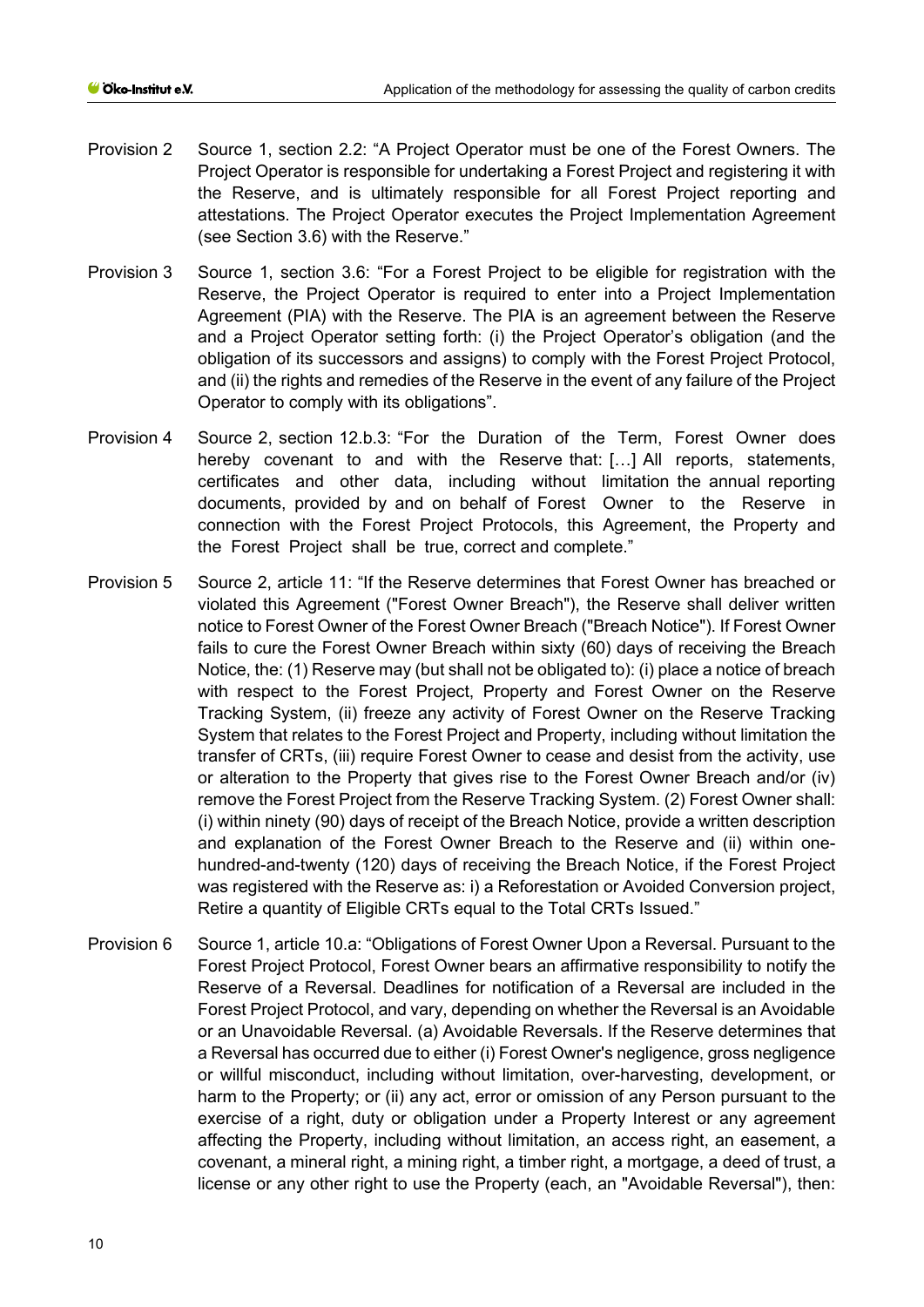[...] (2) Forest Owner shall: [...] (iii) within one-hundred-and-twenty (120) days of receiving the Avoidable Reversal Notice, Retire a quantity of Eligible CRTs equal to the difference between the Net Carbon Reduction for the year in which the Avoidable Reversal occurred and the Net Carbon Reduction of the immediately preceding year, for each year in which there has been an Avoidable Reversal."

#### **Assessment outcome**

Both of the above provisions are implemented (5 points).

#### **Justification of assessment**

The above documentation specifies that both provisions are fulfilled. By signing a Project Implementation Agreement, the Project Operator is bound to comply with the Forest Project Protocol, setting out the rules and requirements for monitoring, reporting on and compensating for reversals (provision 1, 2, 3 and 4). The PIA requires the project owners to compensate for reversals within 120 days of being given notice. If they do not do so, they would be in breach of the PIA, and as a response, CAR will freeze their account and may even terminate the project (provisions 5 and 6). This in effect means, that CAR will not issue credits until the reversal is compensated.

# Sub-indicator 3.2.1.5.3

#### **Relevant scoring methodology provisions**

"The carbon crediting program ensures that full compensation for any monitored reversals takes place in the case that the project owners do not fulfil their obligation for compensating for reversals (e.g., due to bankruptcy or non-enforceable legal agreements), by establishing provisions that in such instances compensation takes place through other means, such as the pooled buffer reserve."

## **Information sources considered**

- 1 Forest Project Protocol, version 4.0, June 2017, available at <https://www.climateactionreserve.org/how/protocols/forest/>
- 2 Restrictive Covenant and Project Implementation Agreement for forest projects, available at [https://www.climateactionreserve.org/wp-content/uploads/2009/03/Updated-Final-PIA-with-](https://www.climateactionreserve.org/wp-content/uploads/2009/03/Updated-Final-PIA-with-Exhibits-and-Recordation-Cover-Page_10-19-12.pdf)[Exhibits-and-Recordation-Cover-Page\\_10-19-12.pdf](https://www.climateactionreserve.org/wp-content/uploads/2009/03/Updated-Final-PIA-with-Exhibits-and-Recordation-Cover-Page_10-19-12.pdf)

## **Relevant carbon crediting program provisions**

Provision 1 Source 2, article 11: "If the Reserve determines that Forest Owner has breached or violated this Agreement ("Forest Owner Breach"), the Reserve shall deliver written notice to Forest Owner of the Forest Owner Breach ("Breach Notice"). If Forest Owner fails to cure the Forest Owner Breach within sixty (60) days of receiving the Breach Notice, the: (1) Reserve may (but shall not be obligated to): (i) place a notice of breach with respect to the Forest Project, Property and Forest Owner on the Reserve Tracking System, (ii) freeze any activity of Forest Owner on the Reserve Tracking System that relates to the Forest Project and Property, including without limitation the transfer of CRTs, (iii) require Forest Owner to cease and desist from the activity, use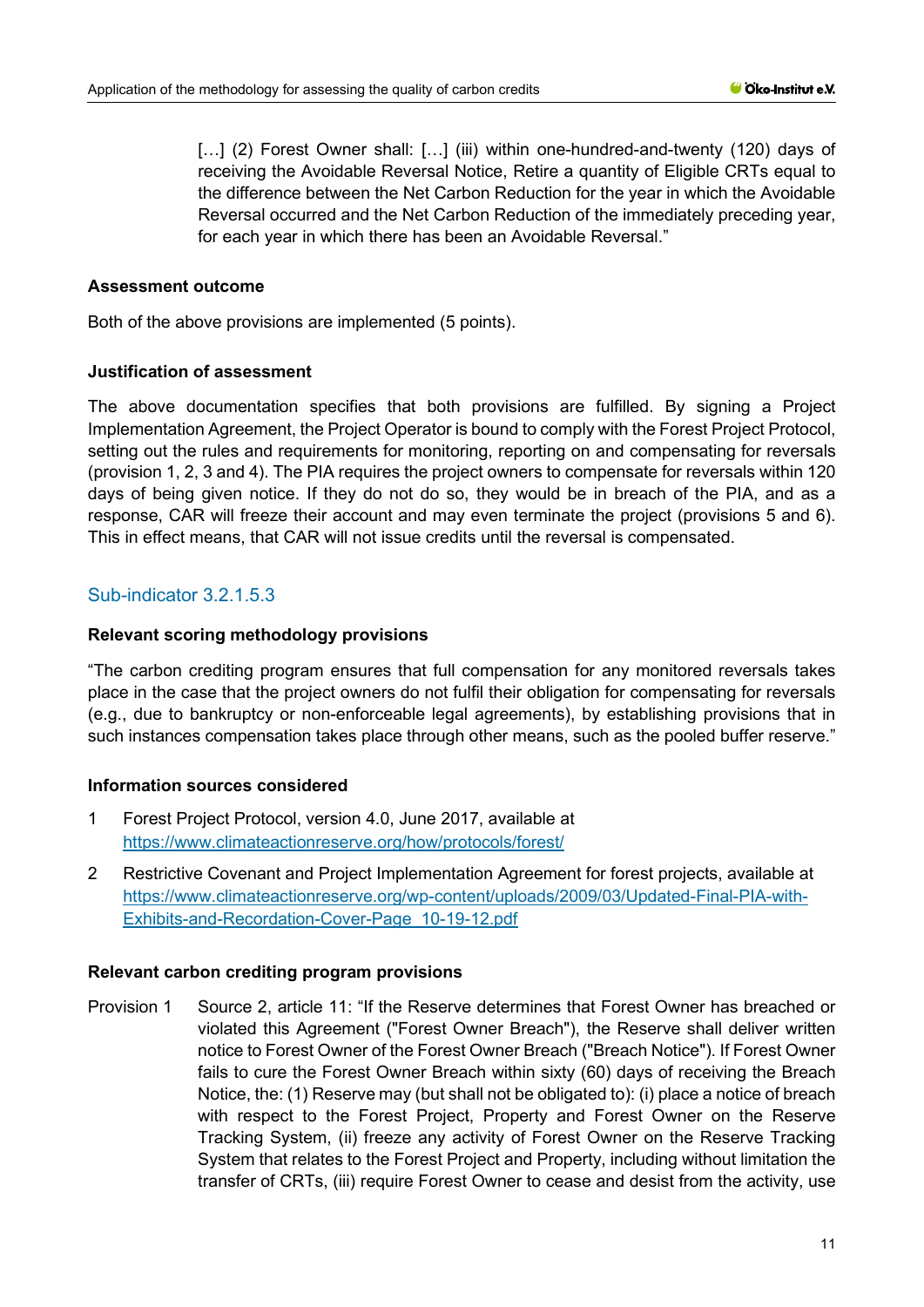or alteration to the Property that gives rise to the Forest Owner Breach and/or (iv) remove the Forest Project from the Reserve Tracking System. (2) Forest Owner shall: (i) within ninety (90) days of receipt of the Breach Notice, provide a written description and explanation of the Forest Owner Breach to the Reserve and (ii) within onehundred-and-twenty (120) days of receiving the Breach Notice, if the Forest Project was registered with the Reserve as: i) a Reforestation or Avoided Conversion project, Retire a quantity of Eligible CRTs equal to the Total CRTs Issued".

- Provision 2 Source 2, article 10.a: "Obligations of Forest Owner Upon a Reversal. Pursuant to the Forest Project Protocol, Forest Owner bears an affirmative responsibility to notify the Reserve of a Reversal. Deadlines for notification of a Reversal are included in the Forest Project Protocol, and vary, depending on whether the Reversal is an Avoidable or an Unavoidable Reversal. (a) Avoidable Reversals. If the Reserve determines that a Reversal has occurred due to either (i) Forest Owner's negligence, gross negligence or willful misconduct, including without limitation, over-harvesting, development, or harm to the Property; or (ii) any act, error or omission of any Person pursuant to the exercise of a right, duty or obligation under a Property Interest or any agreement affecting the Property, including without limitation, an access right, an easement, a covenant, a mineral right, a mining right, a timber right, a mortgage, a deed of trust, a license or any other right to use the Property (each, an "Avoidable Reversal"), then: [...] (2) Forest Owner shall: [...] (iii) within one-hundred-and-twenty (120) days of receiving the Avoidable Reversal Notice, Retire a quantity of Eligible CRTs equal to the difference between the Net Carbon Reduction for the year in which the Avoidable Reversal occurred and the Net Carbon Reduction of the immediately preceding year, for each year in which there has been an Avoidable Reversal".
- Provision 3 Source 1, section 7: "Under this protocol, reversals due to controllable agents are considered "avoidable". As described in this section, Project Operators are required to identify and quantify the risk of reversals from different agents based on projectspecific circumstances. The resulting risk rating determines the quantity of Climate Reserve Tonnes (CRTs) that the project must contribute to the Reserve Buffer Pool to insure against reversals".
- Provision 4 Source 1, section 7.2.2: "Project Operators who record a Qualified Conservation Easement or Qualified Deed Restriction in conjunction with implementing a Forest Project will receive a lower risk rating (see Appendix A)".
- Provision 5 Source 1, Appendix A: Determination of a Forest Project's Reversal Risk Rating: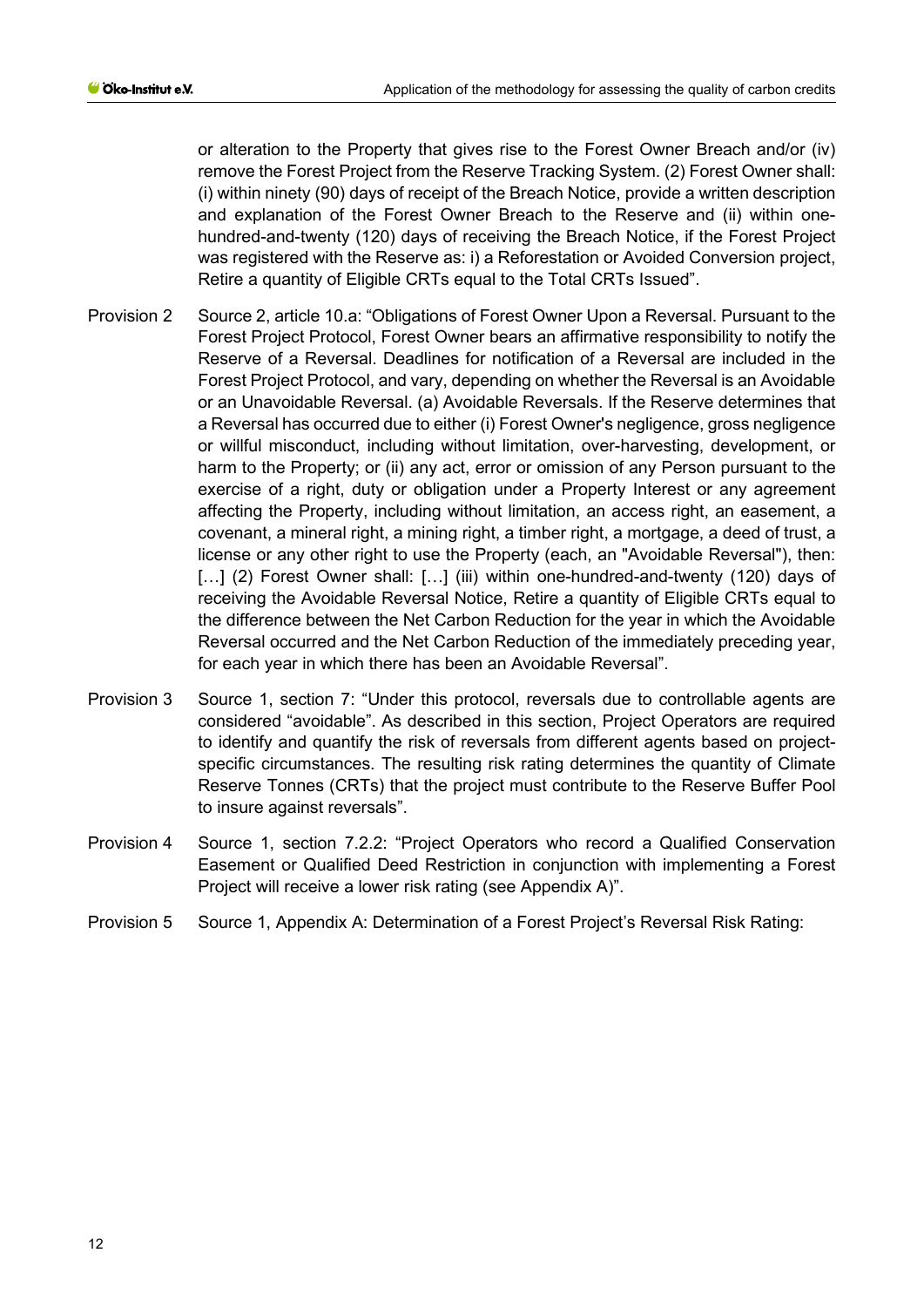Risks that may lead to reversals are classified into the categories identified in Table A.1.

Table A.1. Forest Project Risk Types

| <b>Risk</b><br>Category | <b>Risk Type</b>                                              | <b>Description</b>                                                                                                                                                                 | <b>How Risk is Managed in</b><br>this Protocol |
|-------------------------|---------------------------------------------------------------|------------------------------------------------------------------------------------------------------------------------------------------------------------------------------------|------------------------------------------------|
| Financial               | <b>Financial Failure</b><br>Leading to<br><b>Bankruptcy</b>   | Financial failure can lead to<br>bankruptcy and/or alternative<br>management decisions to<br>generate income that result in<br>reversals through over-<br>harvesting or conversion | <b>Default Risk</b>                            |
|                         | Project<br>Implementation<br>Agreement (PIA)<br>Subordination | Subordinating the PIA to<br>mortgages or deeds on or<br>affecting the Project                                                                                                      | <b>Default Risk</b>                            |
| Management              | Illegal Harvesting                                            | Loss of project stocks due to<br>timber theft                                                                                                                                      | Default by Area                                |
|                         | Conversion to<br>Non-Forest Uses                              | Alternative land uses are<br>exercised at project carbon<br>expense                                                                                                                | <b>Default Risk</b>                            |
|                         | Over-Harvesting                                               | Exercising timber value at<br>expense of project carbon                                                                                                                            | <b>Default Risk</b>                            |
|                         |                                                               |                                                                                                                                                                                    |                                                |

#### **Assessment outcome**

No (0 Points).

#### **Justification of assessment**

If a project owner did not compensate for avoidable (intentional) reversals, this would clearly constitute a breach of the Project Implementation Agreement as shown by the documentation above (provisions 1 and 2). However, neither the Project Implementation Agreement nor the Forest Project Protocol nor any other document of CAR explicitly states the procedure for dealing with avoidable reversals in case the project owners are not able or willing to comply with their obligation to compensate for avoidable reversals or with their obligation to retire a quantity of eligible CRTs equal to the total amount of CRTs issued as a consequence of breaching the Project Implementation Agreement. The Forest Project Protocol as well as the Project Implementation Agreement only state that compensation is done through the buffer pool in cases of unavoidable (unintentional) reversals.

At the same time, the risk assessment which determines the contribution of a forest project to the buffer pool includes a default risk relating to financial failure or mismanagement (provision 3). This default risk is taken into account when determining the overall risk rating of a project and the corresponding contribution to the buffer pool (provision 5). A project owner may reduce the default risk rating by providing a Qualified Conservation Easement or a Qualified Deed Restriction (provision 4). The fact that the risk assessment takes a default of a project owner into account could be interpreted as an indication that the buffer pool might also be used to compensate for an avoidable reversal. However, an explicit provision that ensures that this could not be found in CAR's documents. The indicator is therefore not fulfilled.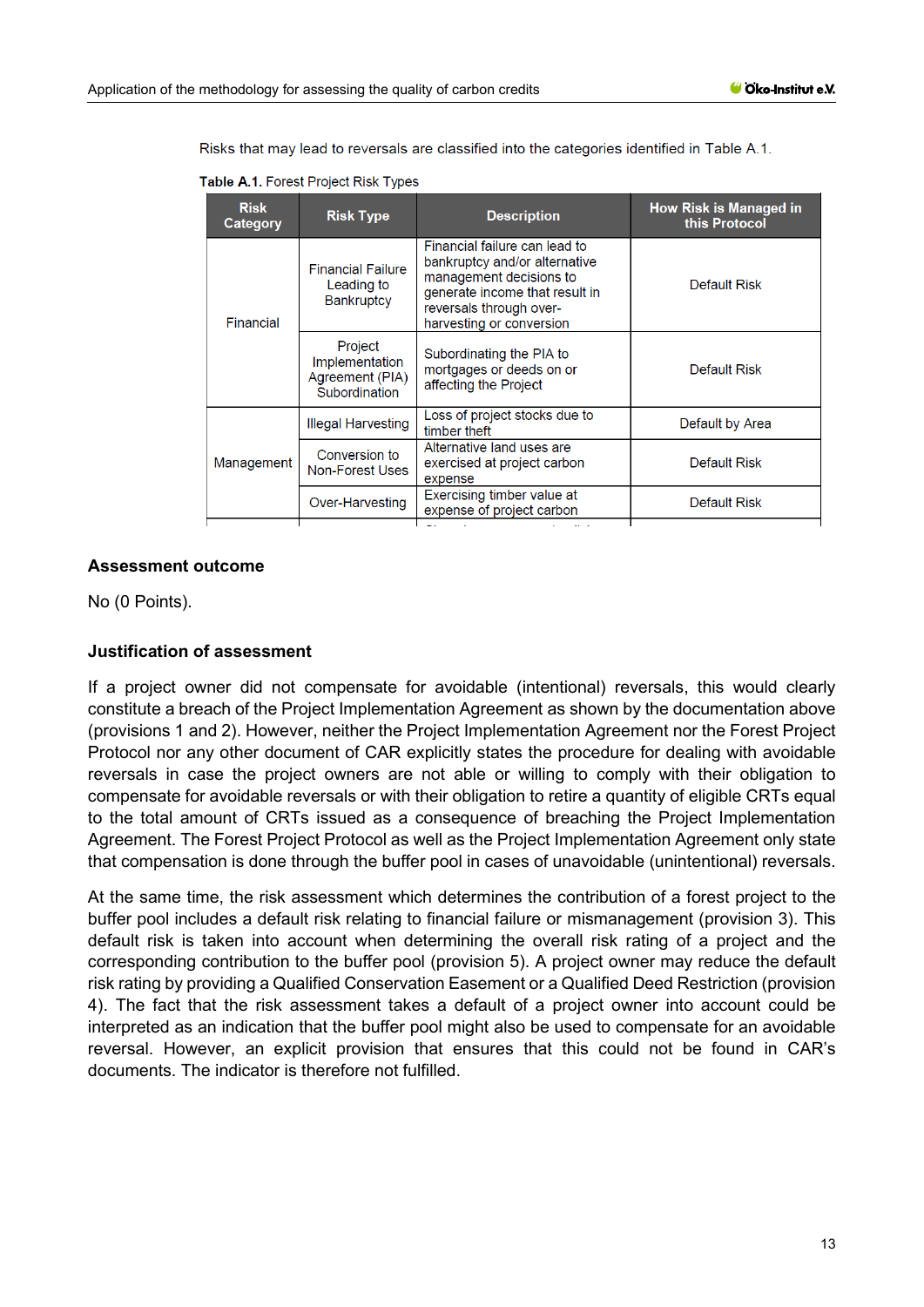#### **Relevant scoring methodology provisions**

"The program uses a pooled buffer reserve to compensate for reversals."

#### **Information sources considered**

1 Forest Project Protocol, version 4.0, June 2017, available at <https://www.climateactionreserve.org/how/protocols/forest/>

#### **Relevant carbon crediting program provisions**

Provision 1 Source 1, section 7: "The Reserve ensures the permanence of GHG reductions and removals through three mechanisms: […] 3. The maintenance of a Buffer Pool to provide insurance against reversals of GHG reductions and removals due to unavoidable causes (including natural disturbances such as fires, pest infestations, or disease outbreaks)".

#### **Assessment outcome**

Yes (6 Points).

#### **Justification of assessment**

The above documentation clearly specifies that the indicator is fulfilled.

## Sub-indicator 3.2.1.5.5

#### **Relevant scoring methodology provisions**

"The average fraction of carbon credits required to be placed into the pooled buffer reserve is X percentage points at the time of assessment. The assessment should include all projects from which carbon credits are held in the buffer reserve."

#### **Information sources considered**

- 1 Forest Project Protocol, version 4.0, June 2017, available at <https://www.climateactionreserve.org/how/protocols/forest/>
- 2 Reserve Offset Program Manual, March 2021, available at [https://www.climateactionreserve.org/wp](https://www.climateactionreserve.org/wp-content/uploads/2021/03/Reserve_Offset_Program_Manual_March_2021.pdf)[content/uploads/2021/03/Reserve\\_Offset\\_Program\\_Manual\\_March\\_2021.pdf](https://www.climateactionreserve.org/wp-content/uploads/2021/03/Reserve_Offset_Program_Manual_March_2021.pdf)
- 3 Tables "Projects Offset Credits Issued" and "Buffer Pool Account Balance", downloaded from CAR registry, available at<https://thereserve2.apx.com/myModule/rpt/myrpt.asp>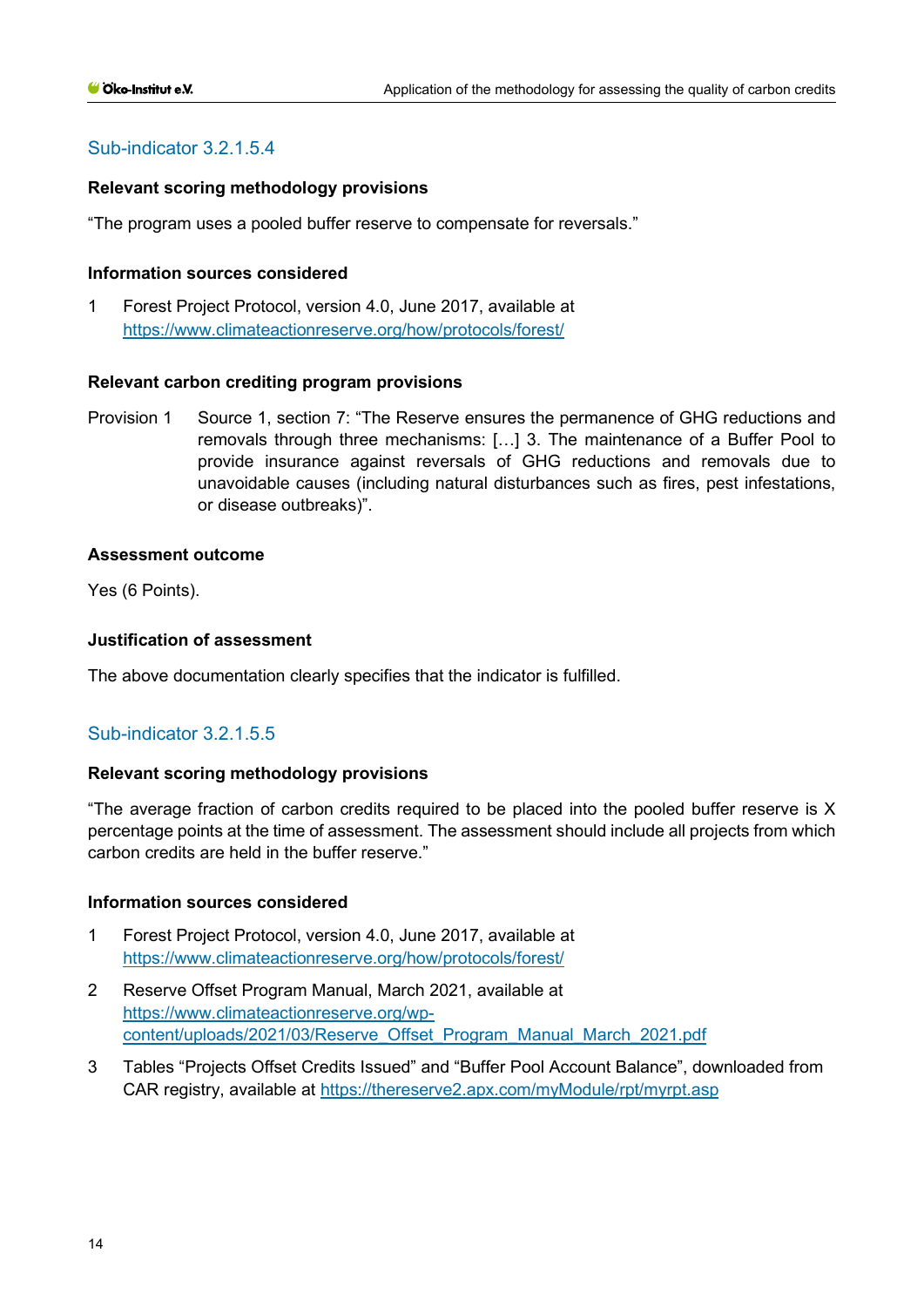### **Relevant carbon crediting program provisions**

- Provision 1 Source 1, section 7: "Under this protocol, reversals due to controllable agents are considered "avoidable". As described in this section, Project Operators are required to identify and quantify the risk of reversals from different agents based on projectspecific circumstances. The resulting risk rating determines the quantity of Climate Reserve Tonnes (CRTs) that the project must contribute to the Reserve Buffer Pool to insure against reversals".
- Provision 2 Source 1, section 7.2.2: "Project Operators who record a Qualified Conservation Easement or Qualified Deed Restriction in conjunction with implementing a Forest Project will receive a lower risk rating (see Appendix A)".
- Provision 3 Source 1, Appendix A: Determination of a Forest Project's Reversal Risk Rating:

Risks that may lead to reversals are classified into the categories identified in Table A.1.

| <b>Risk</b><br>Category                                                                        | <b>Risk Type</b>                                              | <b>Description</b>                                                                                                                                                                 | <b>How Risk is Managed in</b><br>this Protocol |  |
|------------------------------------------------------------------------------------------------|---------------------------------------------------------------|------------------------------------------------------------------------------------------------------------------------------------------------------------------------------------|------------------------------------------------|--|
| Financial                                                                                      | <b>Financial Failure</b><br>Leading to<br><b>Bankruptcy</b>   | Financial failure can lead to<br>bankruptcy and/or alternative<br>management decisions to<br>generate income that result in<br>reversals through over-<br>harvesting or conversion | Default Risk                                   |  |
|                                                                                                | Project<br>Implementation<br>Agreement (PIA)<br>Subordination | Subordinating the PIA to<br>mortgages or deeds on or<br>affecting the Project                                                                                                      | Default Risk                                   |  |
| <b>Illegal Harvesting</b><br>Conversion to<br>Management<br>Non-Forest Uses<br>Over-Harvesting | Loss of project stocks due to<br>timber theft                 | Default by Area                                                                                                                                                                    |                                                |  |
|                                                                                                |                                                               | Alternative land uses are<br>exercised at project carbon<br>expense                                                                                                                | Default Risk                                   |  |
|                                                                                                |                                                               | Exercising timber value at<br>expense of project carbon                                                                                                                            | Default Risk                                   |  |
|                                                                                                |                                                               |                                                                                                                                                                                    |                                                |  |

Table A.1. Forest Project Risk Types

Provision 4 Source 2, section 2.8.1: "The Reserve maintains a buffer pool composed of credits from project types with identified risk of unavoidable reversal. Credits within the buffer pool from different project types are functionally distinct, despite the buffer pool being administered in one comprehensive account in the Reserve registry. For example, grassland credits in the buffer pool will be used to compensate for reversals of grassland projects, **while forest credits in the buffer pool will be used to compensate for reversals of forest projects**. […] Buffer pool contributions are established by each protocol, in accordance with the best available literature. **In the highly unlikely event that the buffer pool does not contain sufficient supply of credits for a certain project type or program eligibility qualification to compensate for identified, unavoidable reversals for that same project type or program eligibility qualification, the Reserve may opt to retire buffer pool credits of another type**."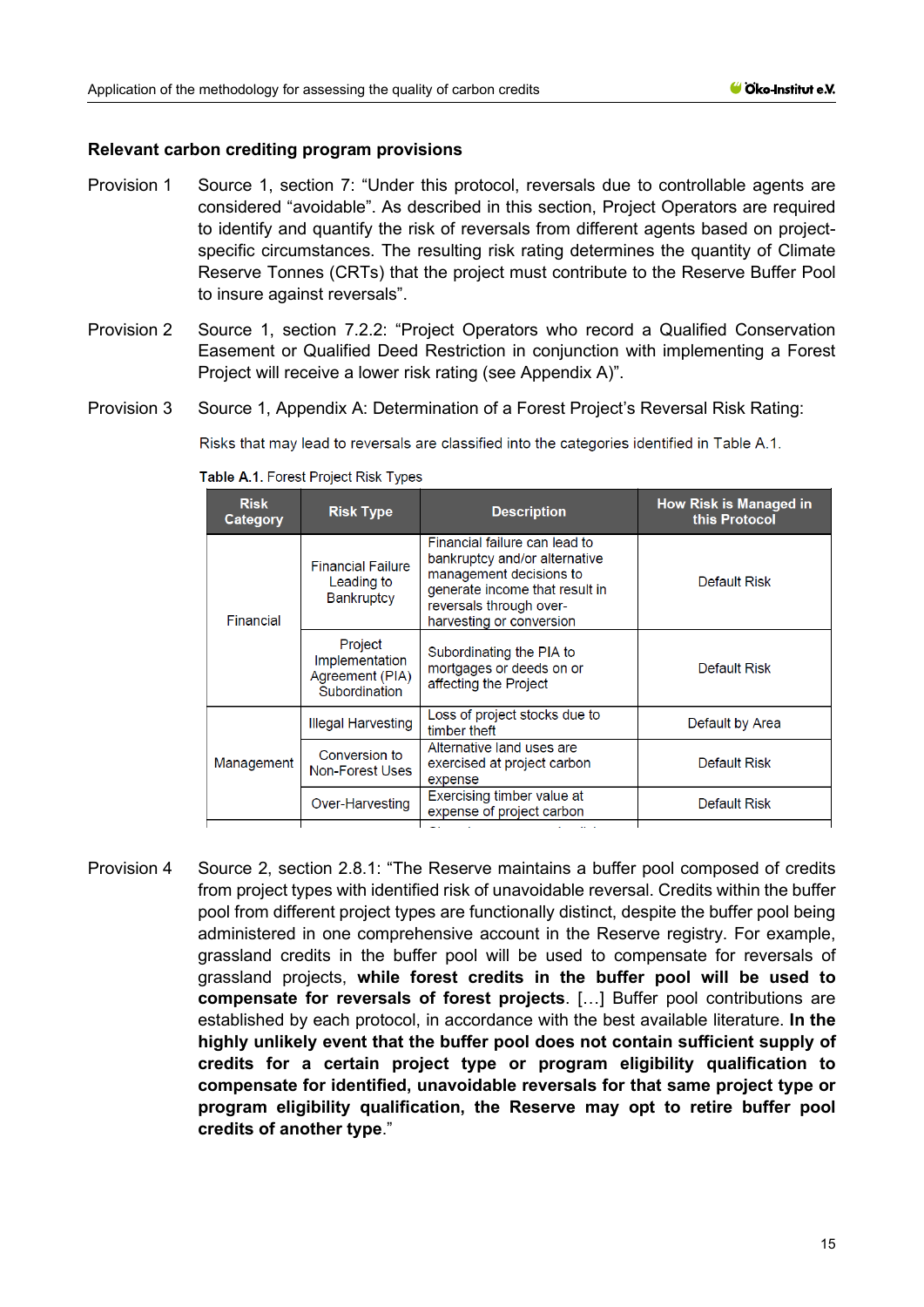### **Assessment outcome**

### 3.72 Points.

The number of points is calculated by dividing the average percentage points that the carbon crediting program requires to be placed in the pooled buffer reserve (18.59) by 5.

## **Justification of assessment**

Provisions 1, 2 and 3 explain how the fraction of credits to be placed in the pooled buffer reserve is determined. According to the information available in CAR's public registry (Tables "Projects Offset Credits Issued" and "Buffer Pool Account Balance", available at <https://thereserve2.apx.com/mymodule/mypage.asp> as of February 2022), the average fraction of issued carbon credits from projects at risk of reversal that is placed into the reserve is 18.59 percent. The average has been calculated by determining the ratio between credits deposited in the buffer (at the time of issuance) by those projects that contribute to the buffer as of February 2022 by the total number of credits issued for those projects that contribute to the buffer as of February 2022. This calculation includes all projects that contribute to the buffer pool and does not only consider forestry projects. This is because credits from other project types will be used to compensate for reversals in case credits from forestry projects are not sufficient (even if this event may be unlikely), as provision 4 explains.

The number of points is calculated by dividing the average percentage points that the carbon crediting program requires to be placed in the pooled buffer reserve by 5. This results in 3.72 points.

# Sub-indicator 3.2.1.5.6

## **Relevant scoring methodology provisions**

"The fraction of carbon credits set aside in the pooled buffer reserve is determined through a projectspecific risk assessment, following a pre-defined methodology."

## **Information sources considered**

1 Forest Project Protocol, version 4.0, June 2017, available at <https://www.climateactionreserve.org/how/protocols/forest/>

## **Relevant carbon crediting program provisions**

- Provision 1 Source 1, section 7: "Under this protocol, reversals due to controllable agents are considered "avoidable". As described in this section, Project Operators are required to identify and quantify the risk of reversals from different agents based on projectspecific circumstances. The resulting risk rating determines the quantity of Climate Reserve Tonnes (CRTs) that the project must contribute to the Reserve Buffer Pool to insure against reversals".
- Provision 2 Source 1, section 7.2.2: "Project Operators who record a Qualified Conservation Easement or Qualified Deed Restriction in conjunction with implementing a Forest Project will receive a lower risk rating (see Appendix A)".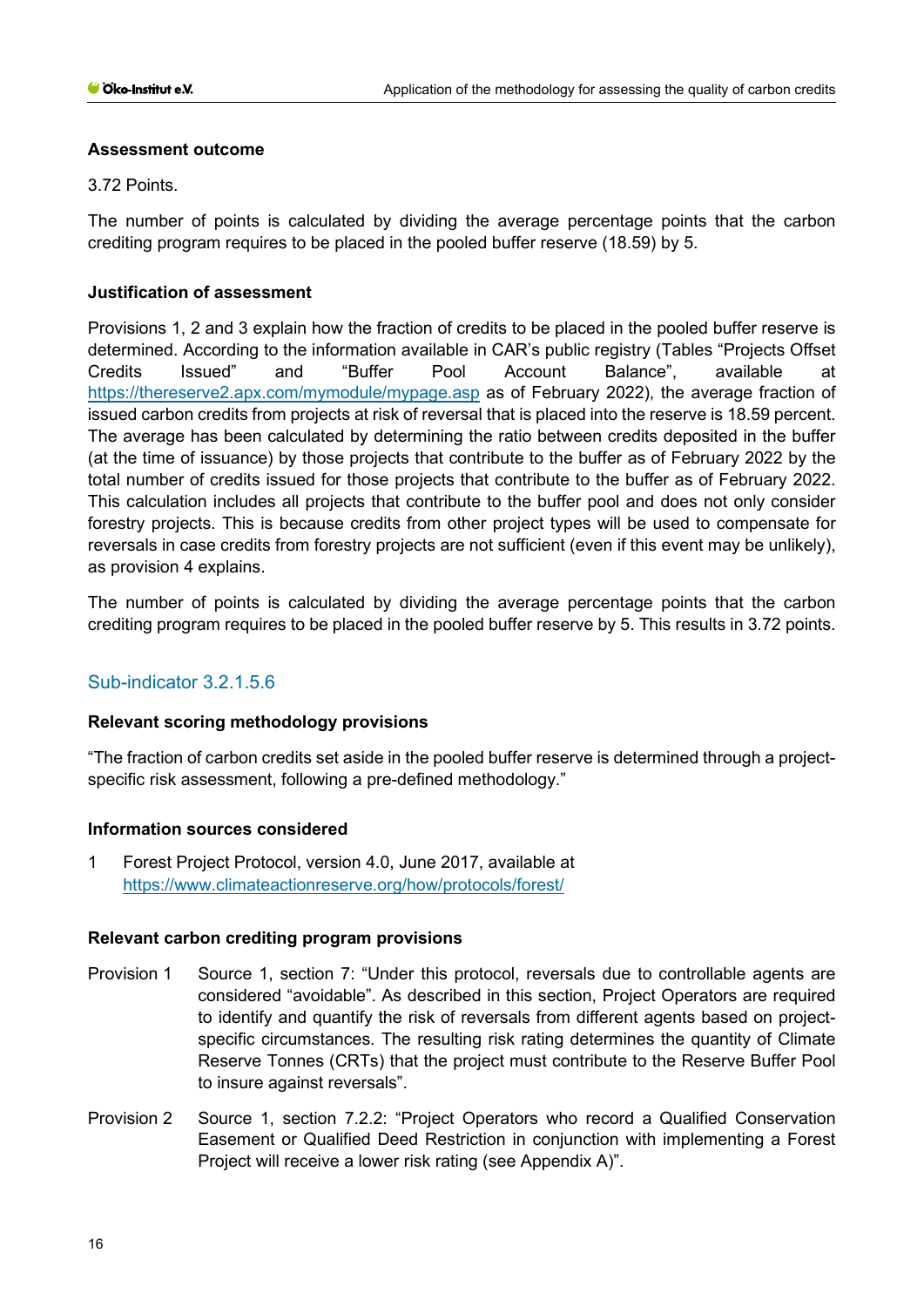## Provision 3 Source 1, Appendix A: Determination of a Forest Project's Reversal Risk Rating:

Risks that may lead to reversals are classified into the categories identified in Table A.1.

| <b>Risk</b><br>Category | <b>Risk Type</b>                                              | <b>Description</b>                                                                                                                                                                 | <b>How Risk is Managed in</b><br>this Protocol |
|-------------------------|---------------------------------------------------------------|------------------------------------------------------------------------------------------------------------------------------------------------------------------------------------|------------------------------------------------|
| Financial               | <b>Financial Failure</b><br>Leading to<br><b>Bankruptcy</b>   | Financial failure can lead to<br>bankruptcy and/or alternative<br>management decisions to<br>generate income that result in<br>reversals through over-<br>harvesting or conversion | Default Risk                                   |
|                         | Project<br>Implementation<br>Agreement (PIA)<br>Subordination | Subordinating the PIA to<br>mortgages or deeds on or<br>affecting the Project                                                                                                      | Default Risk                                   |
| Management              | <b>Illegal Harvesting</b>                                     | Loss of project stocks due to<br>timber theft                                                                                                                                      | Default by Area                                |
|                         | Conversion to<br>Non-Forest Uses                              | Alternative land uses are<br>exercised at project carbon<br>expense                                                                                                                | Default Risk                                   |
|                         | Over-Harvesting                                               | Exercising timber value at<br>expense of project carbon                                                                                                                            | Default Risk                                   |
|                         |                                                               |                                                                                                                                                                                    |                                                |

Table A.1. Forest Project Risk Types

- Provision 4 Source 1, section 2.8.1: "Buffer pool contributions are established by each protocol, in accordance with the best available literature. In the highly unlikely event that the buffer pool does not contain sufficient supply of credits for a certain project type or program eligibility qualification to compensate for identified, unavoidable reversals for that same project type or program eligibility qualification, the Reserve may opt to retire buffer pool credits of another type. If the aggregate buffer pool still is not sufficient for addressing any identified unavoidable reversals, a situation the Reserve believes to be close to impossible (or indicative of an environmental catastrophe hard to imagine), the Reserve will assess the situation and pursue one or more of the following options depending on what is most suitable:
	- Require an increased buffer pool contribution from existing projects

▪ Revise reversal risk ratings within relevant protocols upwards for future reporting to compensate for the unavoidable reversals

▪ Purchase and retire an adequate amount of similar credits through the Reserve's Blind Trust

▪ Consult with affected project developers to determine an appropriate course of action".

## **Assessment outcome**

Yes (2 Points).

## **Justification of assessment**

The above documentation shows that the indicator is fulfilled.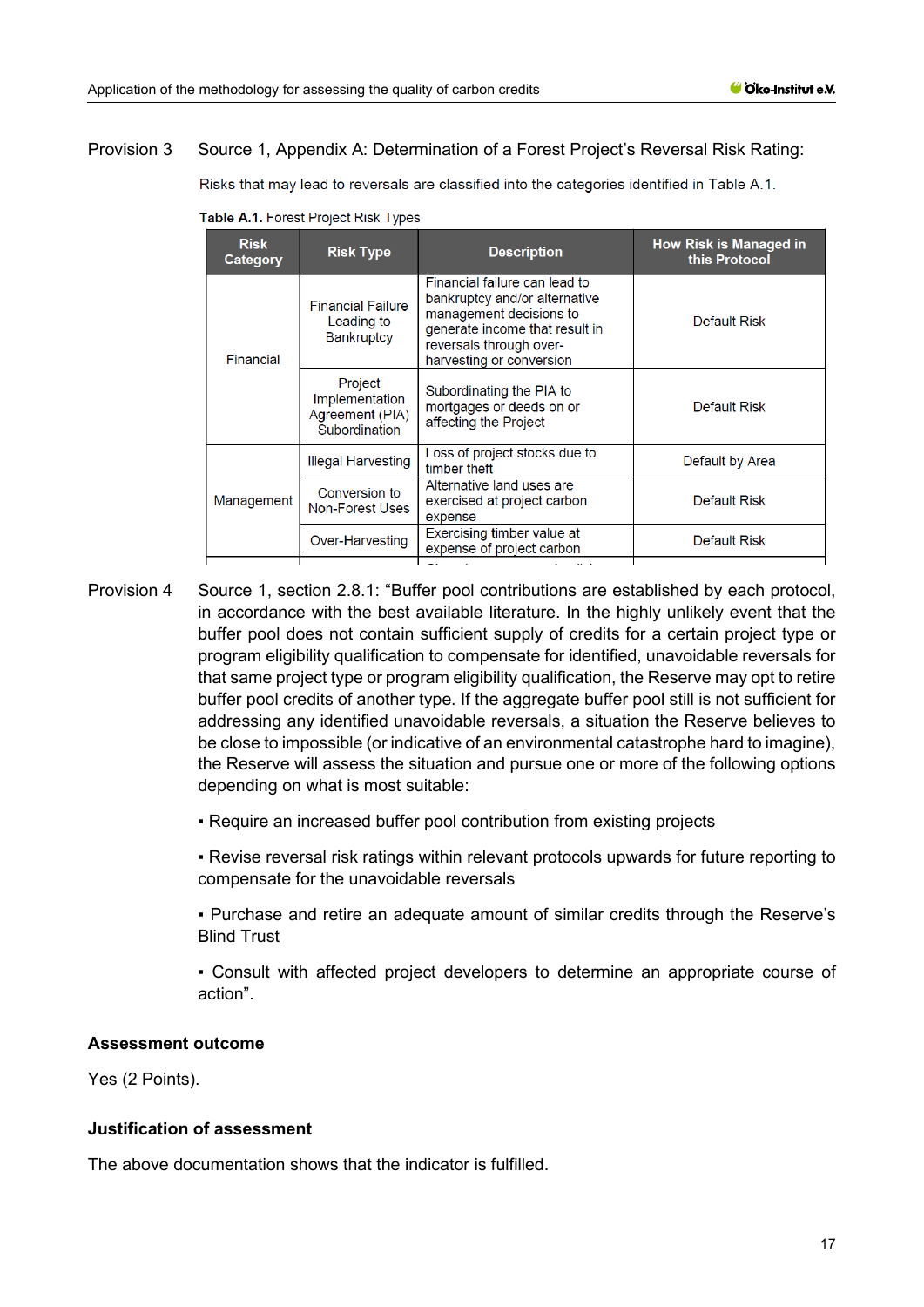### **Relevant scoring methodology provisions**

"X registered projects contribute to the pooled buffer reserve. The assessment should include all projects from which carbon credits are held in the buffer reserve at the time of assessment."

#### **Information sources considered**

- 1 CAR registry, available at<https://thereserve2.apx.com/myModule/rpt/myrpt.asp>
- 2 Reserve Offset Program Manual, March 2021, available at [https://www.climateactionreserve.org/wp](https://www.climateactionreserve.org/wp-content/uploads/2021/03/Reserve_Offset_Program_Manual_March_2021.pdf)[content/uploads/2021/03/Reserve\\_Offset\\_Program\\_Manual\\_March\\_2021.pdf](https://www.climateactionreserve.org/wp-content/uploads/2021/03/Reserve_Offset_Program_Manual_March_2021.pdf)

#### **Relevant carbon crediting program provisions**

Provision 1 Source 2, section 2.8.1: "The Reserve maintains a buffer pool composed of credits from project types with identified risk of unavoidable reversal. Credits within the buffer pool from different project types are functionally distinct, despite the buffer pool being administered in one comprehensive account in the Reserve registry. For example, grassland credits in the buffer pool will be used to compensate for reversals of grassland projects, while forest credits in the buffer pool will be used to compensate for reversals of forest projects. […] Buffer pool contributions are established by each protocol, in accordance with the best available literature. In the highly unlikely event that the buffer pool does not contain sufficient supply of credits for a certain project type or program eligibility qualification to compensate for identified, unavoidable reversals for that same project type or program eligibility qualification, the Reserve may opt to retire buffer pool credits of another type."

## **Assessment outcome**

1.58 points (The number of registered projects contributing to the pooled buffer reserve (79) divided by 50, with a maximum of 2 points).

## **Justification of assessment**

The information in the registry specifies that 79 registered projects currently contribute to the pooled buffer reserve (February 2022). This includes all projects that contribute to the buffer pool and does not only consider forestry projects. This is because credits from other projects types will be used to compensate for reversals in case credits from forestry projects are not sufficient (even if this event may be unlikely), as provision 1 explains.

## Sub-indicator 3.2.1.5.8

## **Relevant scoring methodology provisions**

"The registered projects contributing to the pooled buffer reserve are implemented in X different regions. A region is a state or province within a country (e.g., states within the US, provinces within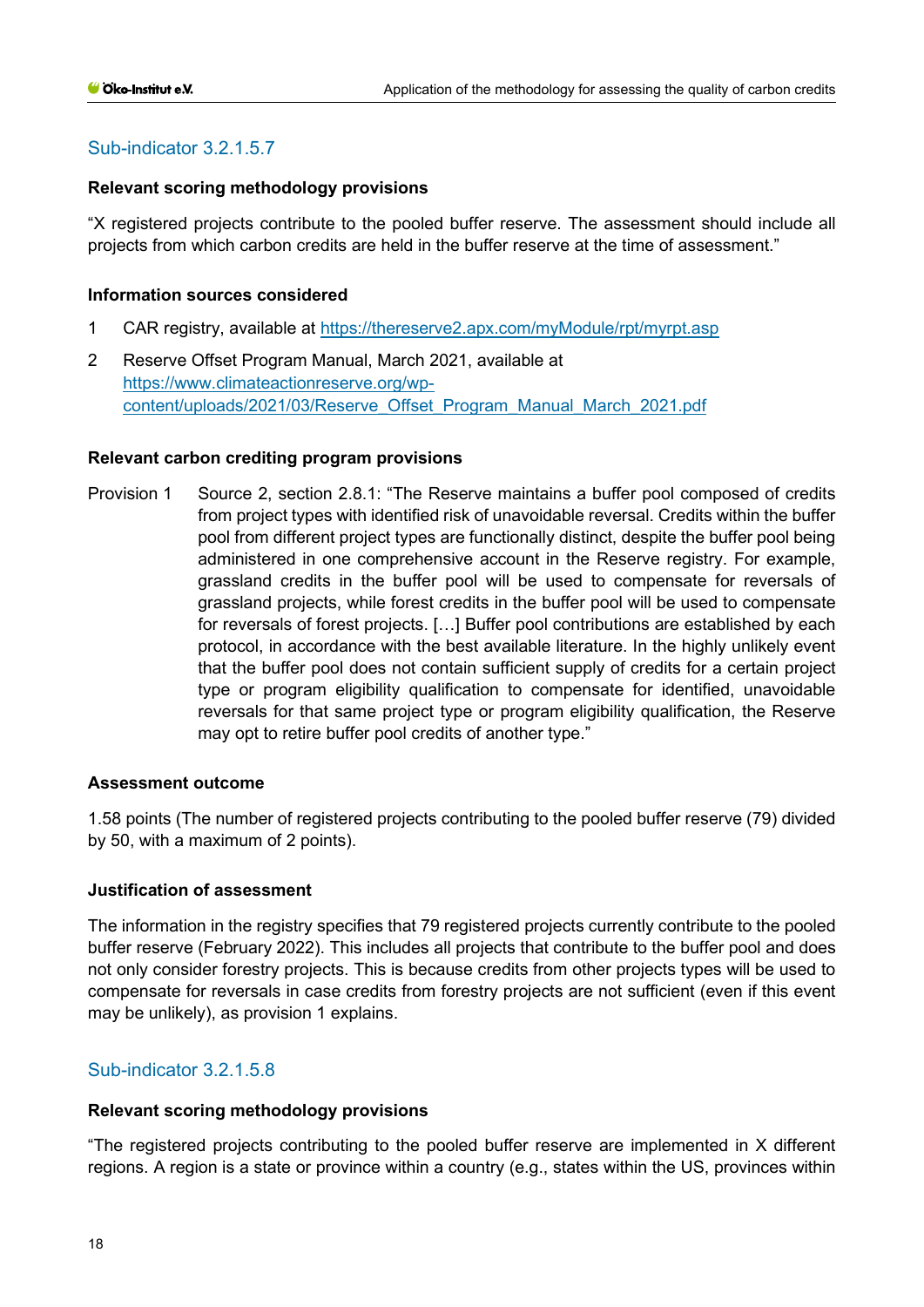Brazil). The assessment should include all projects from which carbon credits are hold in the buffer reserve at the time of assessment."

#### **Relevant carbon crediting program provisions**

- 1 Reserve Offset Program Manual, March 2021, available at [https://www.climateactionreserve.org/wp](https://www.climateactionreserve.org/wp-content/uploads/2021/03/Reserve_Offset_Program_Manual_March_2021.pdf)[content/uploads/2021/03/Reserve\\_Offset\\_Program\\_Manual\\_March\\_2021.pdf](https://www.climateactionreserve.org/wp-content/uploads/2021/03/Reserve_Offset_Program_Manual_March_2021.pdf)
- 2 CAR registry, available at<https://thereserve2.apx.com/myModule/rpt/myrpt.asp>

#### **Relevant carbon crediting program provisions**

- Provision 1 Source 1, section 2.4.2: "Projects throughout the United States are eligible to be registered with the Reserve. Some project types are also eligible in Mexico. Project developers should check the project location eligibility requirements specified in each protocol."
- Provision 2 Source 1, section 2.8.1: "The Reserve maintains a buffer pool composed of credits from project types with identified risk of unavoidable reversal. Credits within the buffer pool from different project types are functionally distinct, despite the buffer pool being administered in one comprehensive account in the Reserve registry. For example, grassland credits in the buffer pool will be used to compensate for reversals of grassland projects, **while forest credits in the buffer pool will be used to compensate for reversals of forest projects**. […] Buffer pool contributions are established by each protocol, in accordance with the best available literature. **In the highly unlikely event that the buffer pool does not contain sufficient supply of credits for a certain project type or program eligibility qualification to compensate for identified, unavoidable reversals for that same project type or program eligibility qualification, the Reserve may opt to retire buffer pool credits of another type**."

#### **Assessment outcome**

0.68 points (The number of regions (17) divided by 25, with a maximum of 2 points).

## **Justification of assessment**

According to the information provided in the Program Manual (provision 1) as well as the information provided in CAR's registry, CAR is operating in the USA and in Mexico.

The information provided in CAR's registry as of February 2022 shows that the number of regions in which projects are implemented is 17. Dividing 17 by 25 leads to an assessment outcome of 0.68. This calculation includes all projects that contribute to the buffer pool and does not only consider forestry projects. This is because credits from other projects types will be used to compensate for reversals in case credits from forestry projects are not sufficient (even if this event may be unlikely), as provision 2 explains.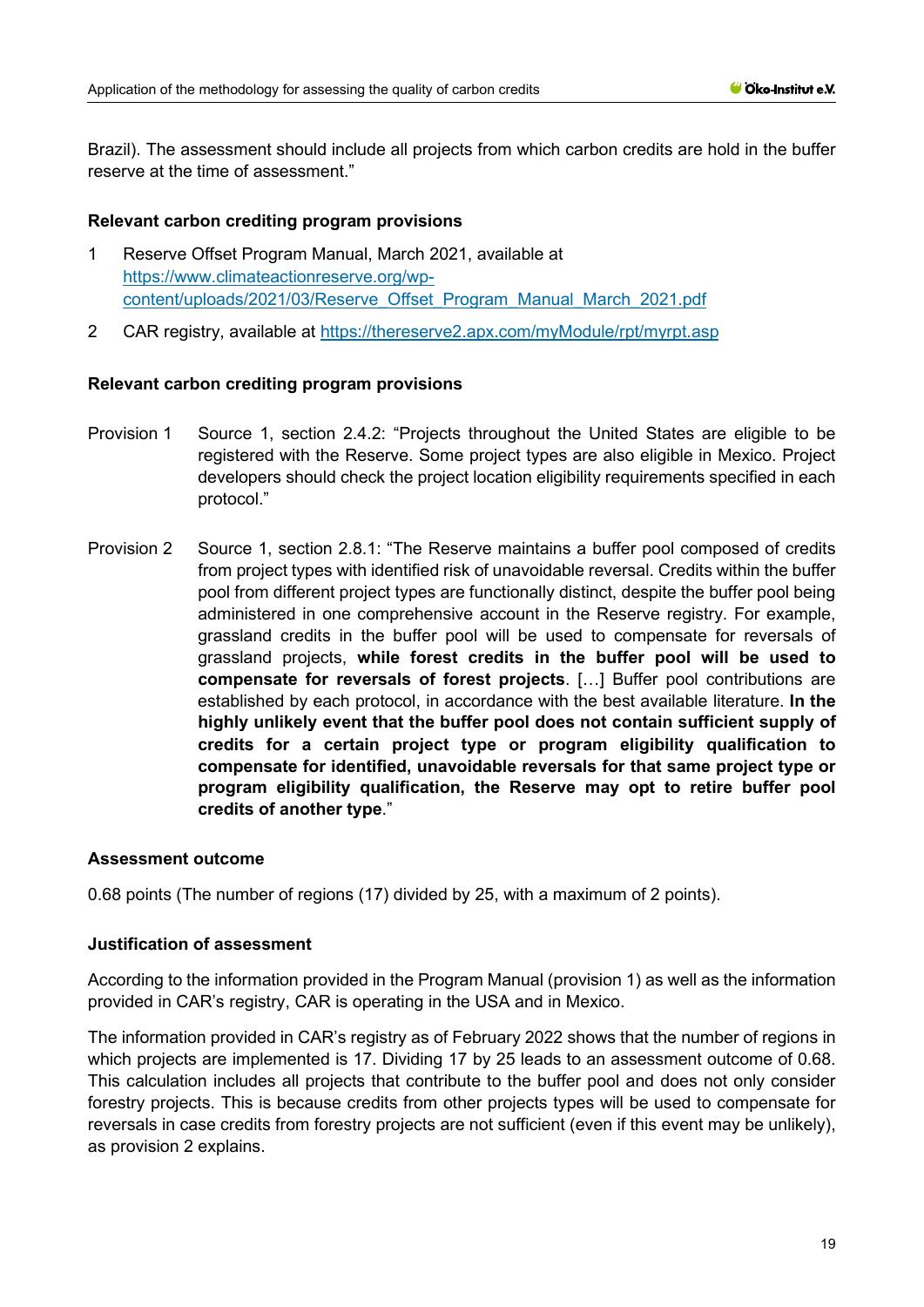### **Relevant scoring methodology provisions**

"The three largest projects contributing to the pooled buffer reserve represent X percentage points of the carbon credits held in the pooled buffer reserve."

#### **Information sources considered**

- 1 Buffer pool account balance, downloaded from CAR registry, available at <https://thereserve2.apx.com/myModule/rpt/myrpt.asp>
- 2 Reserve Offset Program Manual, March 2021, available at [https://www.climateactionreserve.org/wp](https://www.climateactionreserve.org/wp-content/uploads/2021/03/Reserve_Offset_Program_Manual_March_2021.pdf)[content/uploads/2021/03/Reserve\\_Offset\\_Program\\_Manual\\_March\\_2021.pdf](https://www.climateactionreserve.org/wp-content/uploads/2021/03/Reserve_Offset_Program_Manual_March_2021.pdf)

#### **Relevant carbon crediting program provisions**

Provision 1 Source 2, section 2.8.1: "The Reserve maintains a buffer pool composed of credits from project types with identified risk of unavoidable reversal. Credits within the buffer pool from different project types are functionally distinct, despite the buffer pool being administered in one comprehensive account in the Reserve registry. For example, grassland credits in the buffer pool will be used to compensate for reversals of grassland projects, **while forest credits in the buffer pool will be used to compensate for reversals of forest projects**. […] Buffer pool contributions are established by each protocol, in accordance with the best available literature. **In the highly unlikely event that the buffer pool does not contain sufficient supply of credits for a certain project type or program eligibility qualification to compensate for identified, unavoidable reversals for that same project type or program eligibility qualification, the Reserve may opt to retire buffer pool credits of another type**."

## **Assessment outcome**

-4.2 points.

The number of percentage points (41.93) divided by 10. The score of this sub-indicator is negative and must be subtracted from the other scores when determining the final score for indicator 3.2.1.5.

## **Justification of assessment**

According to the buffer pool account balance available via CAR's registry as of February 2022, the three largest projects contributing to the pooled buffer reserve represent 42 percentage points of the carbon credits currently held in the pooled buffer reserve. Dividing this number by 10 and applying the scoring methodology leads to an assessment outcome of -4.2. This calculation includes all projects that contribute to the buffer pool and does not only consider forestry projects. This is because credits from other projects types will be used to compensate for reversals in case credits from forestry projects are not sufficient (even if this event may be unlikely), as provision 1 explains.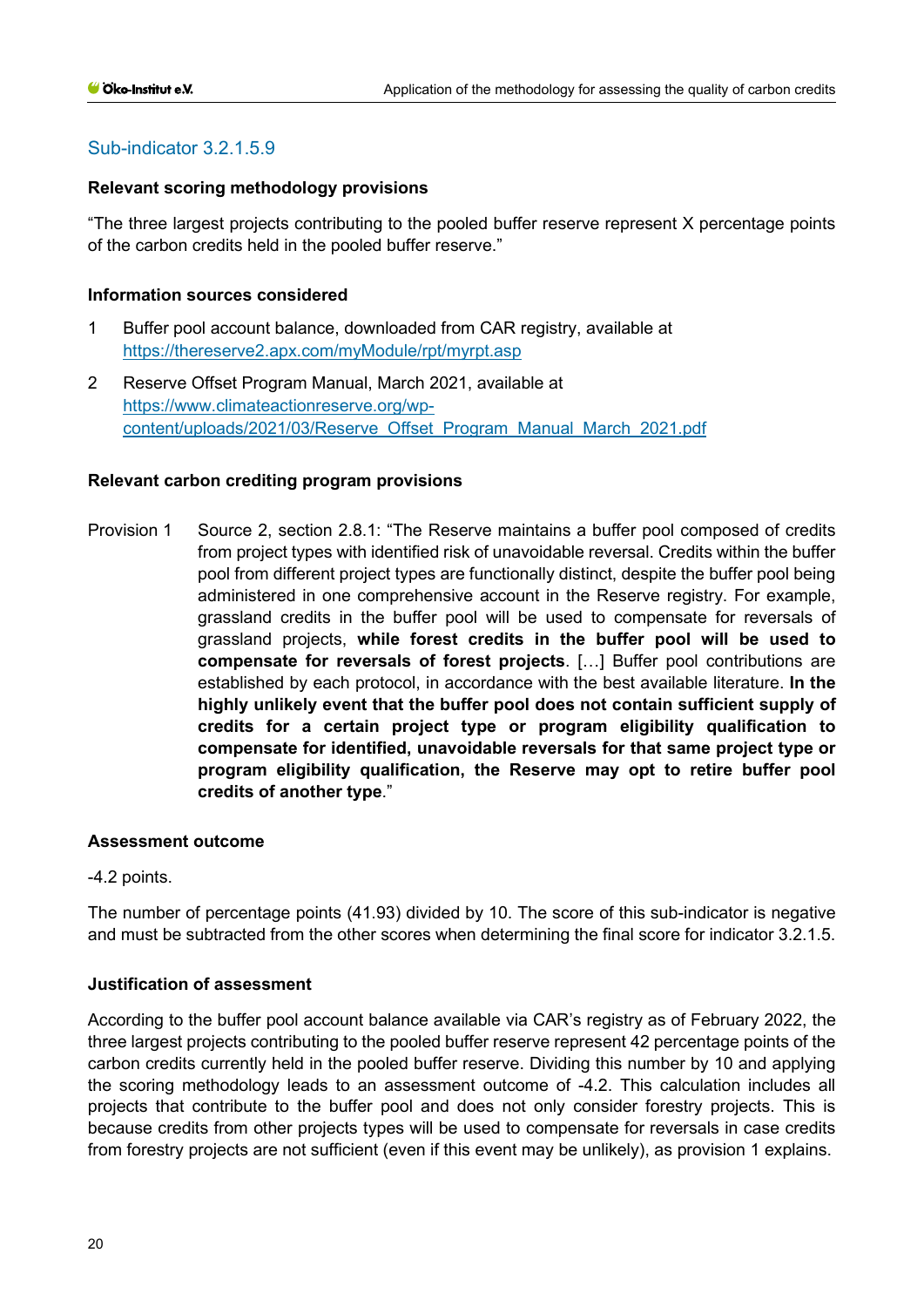### **Relevant scoring methodology provisions**

"There are provisions in place to ensure the continued operation of the reserve if the carbon crediting program ceases to exist, including in the case of bankruptcy."

#### **Information sources considered**

- 1 CAR's website
- 2 Reserve Offset Program Manual, March 2021, available at [https://www.climateactionreserve.org/wp](https://www.climateactionreserve.org/wp-content/uploads/2021/03/Reserve_Offset_Program_Manual_March_2021.pdf)[content/uploads/2021/03/Reserve\\_Offset\\_Program\\_Manual\\_March\\_2021.pdf](https://www.climateactionreserve.org/wp-content/uploads/2021/03/Reserve_Offset_Program_Manual_March_2021.pdf)
- 3 Clarification received by CAR by email

#### **Relevant carbon crediting program provisions**

Provision 1 Source 3: Communication by CAR: "The Reserve is a 501(c)(3), tax-exempt organization and as such, U.S. federal and California state law governs the legal obligations and fiduciary duties that the Reserve's Board of Directors must fulfill in the event that the organization files for bankruptcy or dissolves. Additionally, U.S. federal law requires that the organization's assets, such as its buffer pool credits, be transferred to another 503(c)(3) organization or to the federal, state, or local government. Therefore, there is no risk that buffer pool credits would be stranded in a non-operative registry or sold to a third-party. As part of a plan of dissolution, the Board of Directors would decide the disposition of the buffer pool. Federal law requires that in carrying out its fiduciary duties the Board act in alignment with the organization mission, therefore, the purpose of the buffer pool would be fulfilled. The process for handling the Reserve's assets in the event of bankruptcy is part of its internal operating procedures and is not intended to be included in the Reserve's Program Manual or other public documents."

#### **Assessment outcome**

No (0 points).

## **Justification of assessment**

No publicly available procedures of the CAR could be identified that specify how a continued operation of the reserve is ensured if the carbon crediting program ceases to exist. It should be noted, however, that CAR communicated that the process for handling the Reserve's assets in the event of bankruptcy is part of its internal operating procedures (Provision 1). CAR further clarified its status as a 501(c)(3), tax-exempt organization and how relevant laws may ensure that the pooled buffer reserve continues operating. However, as the program does not have publicly accessible procedures that specifically ensure the continued operation of the reserve, the indicator is not deemed to be fulfilled.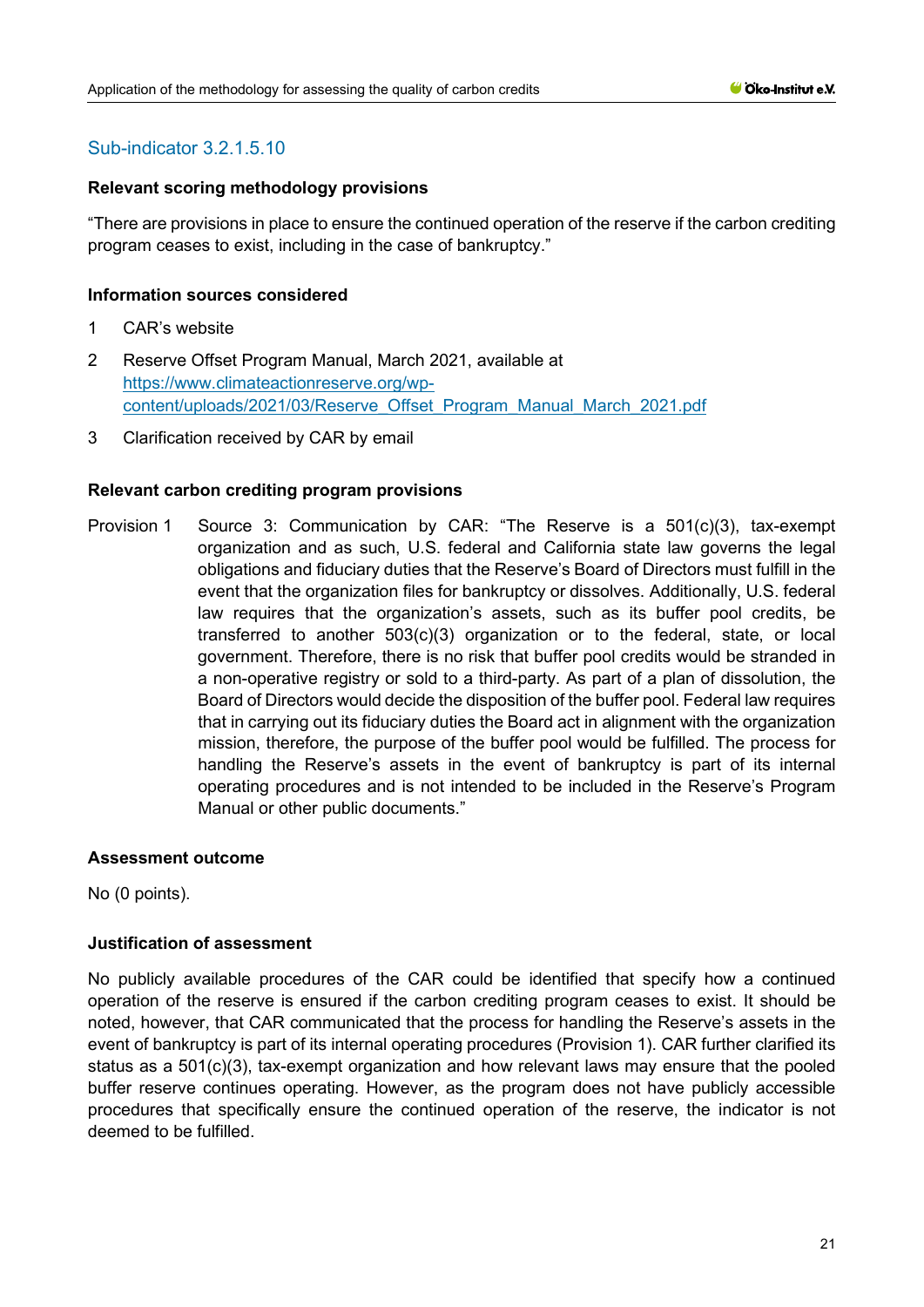### **Relevant scoring methodology provisions**

"The program funds part of its pooled buffer reserve with carbon credits from projects that do not have a material non-permanence risk, as defined in Table 27, and the fraction of these carbon credits makes up:

a. 50% or less of the pooled buffer reserve;

## OR

b. More than 50% of the pooled buffer reserve."

#### **Information sources considered**

- 1 Reserve Offset Program Manual, March 2021, available at [https://www.climateactionreserve.org/wp](https://www.climateactionreserve.org/wp-content/uploads/2021/03/Reserve_Offset_Program_Manual_March_2021.pdf)[content/uploads/2021/03/Reserve\\_Offset\\_Program\\_Manual\\_March\\_2021.pdf](https://www.climateactionreserve.org/wp-content/uploads/2021/03/Reserve_Offset_Program_Manual_March_2021.pdf)
- 2 CAR registry, available at<https://thereserve2.apx.com/myModule/rpt/myrpt.asp>

#### **Relevant carbon crediting program provisions**

Provision 1 Source 1, section 2.8.1: "The Reserve maintains a buffer pool composed of credits from project types with identified risk of unavoidable reversal".

#### **Assessment outcome**

No (0 Points).

## **Justification of assessment**

The above documentation specifies that the program funds its pooled buffer reserve only with carbon credits from projects that do have a material non-permanence risk. The indicator is not fulfilled.

## Sub-indicator 3.2.1.5.12

#### **Relevant scoring methodology provisions**

"The program uses a non-pooled buffer reserve to compensate for reversals."

#### **Information sources considered**

1 Reserve Offset Program Manual, March 2021, available at [https://www.climateactionreserve.org/wp](https://www.climateactionreserve.org/wp-content/uploads/2021/03/Reserve_Offset_Program_Manual_March_2021.pdf)[content/uploads/2021/03/Reserve\\_Offset\\_Program\\_Manual\\_March\\_2021.pdf](https://www.climateactionreserve.org/wp-content/uploads/2021/03/Reserve_Offset_Program_Manual_March_2021.pdf)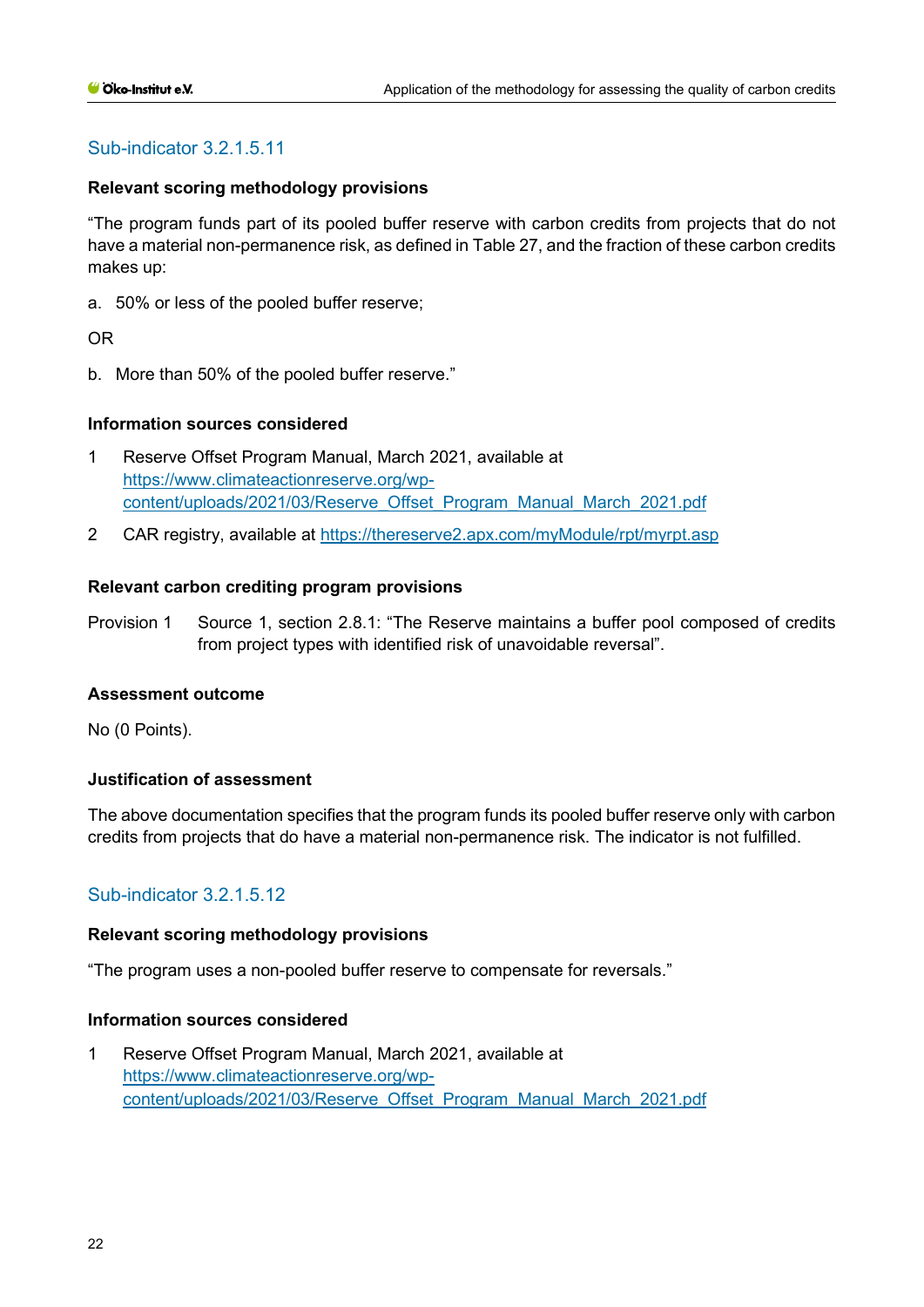#### **Relevant carbon crediting program provisions**

Provision 1 Source 1, section 2.8.1: "The Reserve maintains a buffer pool composed of credits from project types with identified risk of unavoidable reversal".

#### **Assessment Outcome**

No (0 points).

### **Justification of assessment**

The program does not use a non-pooled buffer reserve.

## Sub-indicator 3.2.1.5.13

#### **Relevant scoring methodology provisions**

"The fraction of issued carbon credits that must be placed into the non-pooled buffer reserve is X percentage points."

#### **Information sources considered**

1 Reserve Offset Program Manual, March 2021, available at [https://www.climateactionreserve.org/wp](https://www.climateactionreserve.org/wp-content/uploads/2021/03/Reserve_Offset_Program_Manual_March_2021.pdf)[content/uploads/2021/03/Reserve\\_Offset\\_Program\\_Manual\\_March\\_2021.pdf](https://www.climateactionreserve.org/wp-content/uploads/2021/03/Reserve_Offset_Program_Manual_March_2021.pdf)

## **Relevant carbon crediting program provisions**

-

# **Assessment outcome**

No (0 points).

# **Justification of assessment**

The program does not use a non-pooled buffer reserve.

# Sub-indicator 3.2.1.5.14

# **Relevant scoring methodology provisions**

"There are provisions in place to ensure the continued operation of the non-pooled buffer reserve if the carbon crediting program ceases to exist, including in the case of bankruptcy."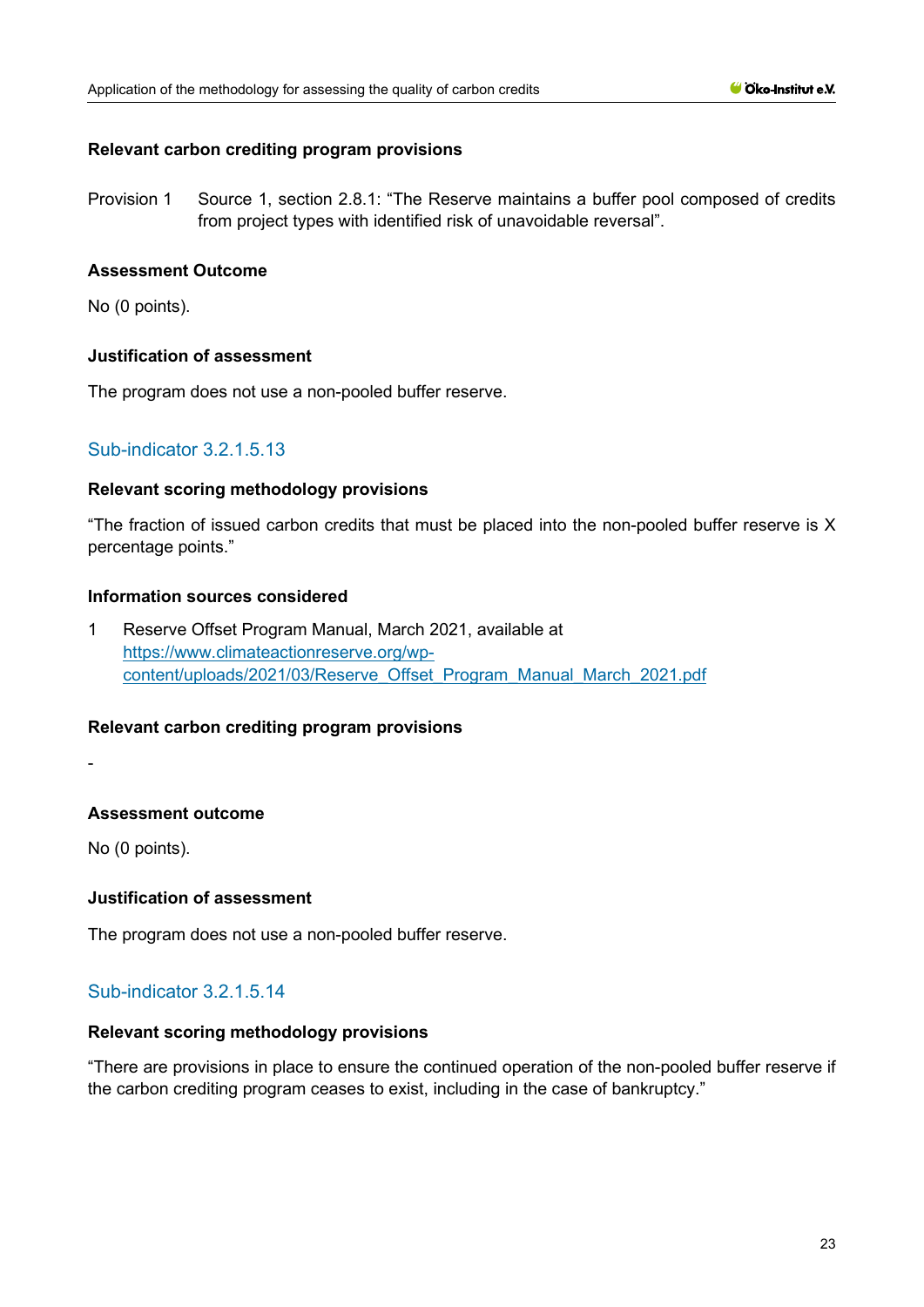#### **Information sources considered**

1 Reserve Offset Program Manual, March 2021, available at [https://www.climateactionreserve.org/wp](https://www.climateactionreserve.org/wp-content/uploads/2021/03/Reserve_Offset_Program_Manual_March_2021.pdf)[content/uploads/2021/03/Reserve\\_Offset\\_Program\\_Manual\\_March\\_2021.pdf](https://www.climateactionreserve.org/wp-content/uploads/2021/03/Reserve_Offset_Program_Manual_March_2021.pdf)

#### **Relevant carbon crediting program provisions**

-

#### **Assessment outcome**

No (0 points)

### **Justification of assessment**

The program does not use a non-pooled buffer reserve.

## Sub-indicator 3.2.1.5.15

#### **Relevant scoring methodology provisions**

"In addition to requirements for compensation by project owners and the use of a pooled buffer reserve, the program requires project owners to insure the risks associated with their obligation to compensate for reversals."

#### **Information sources considered**

1 Forest Project Protocol, version 4.0, June 2017, available at <https://www.climateactionreserve.org/how/protocols/forest/>

#### **Relevant carbon crediting program provisions**

- Provision 1 Source 1, section 7.2: "The Reserve requires Project Operators to insure against reversals, based on a project-specific risk evaluation. Currently, insurance must take the form of contributing CRTs to the Buffer Pool administered by the Reserve. In the future, the Reserve anticipates that other insurance instruments may be available to insure against reversals."
- Provision 2 Source 1, section 7.2.3: "It is the Reserve's expectation that other options to insure against reversals will develop for projects in the future. These options may include direct insurance. Alternative insurance mechanisms could be used to directly reduce the required Buffer Pool contributions for a project. The Reserve must review and approve alternative insurance mechanisms before they may be used."

#### **Assessment outcome**

No (0 points).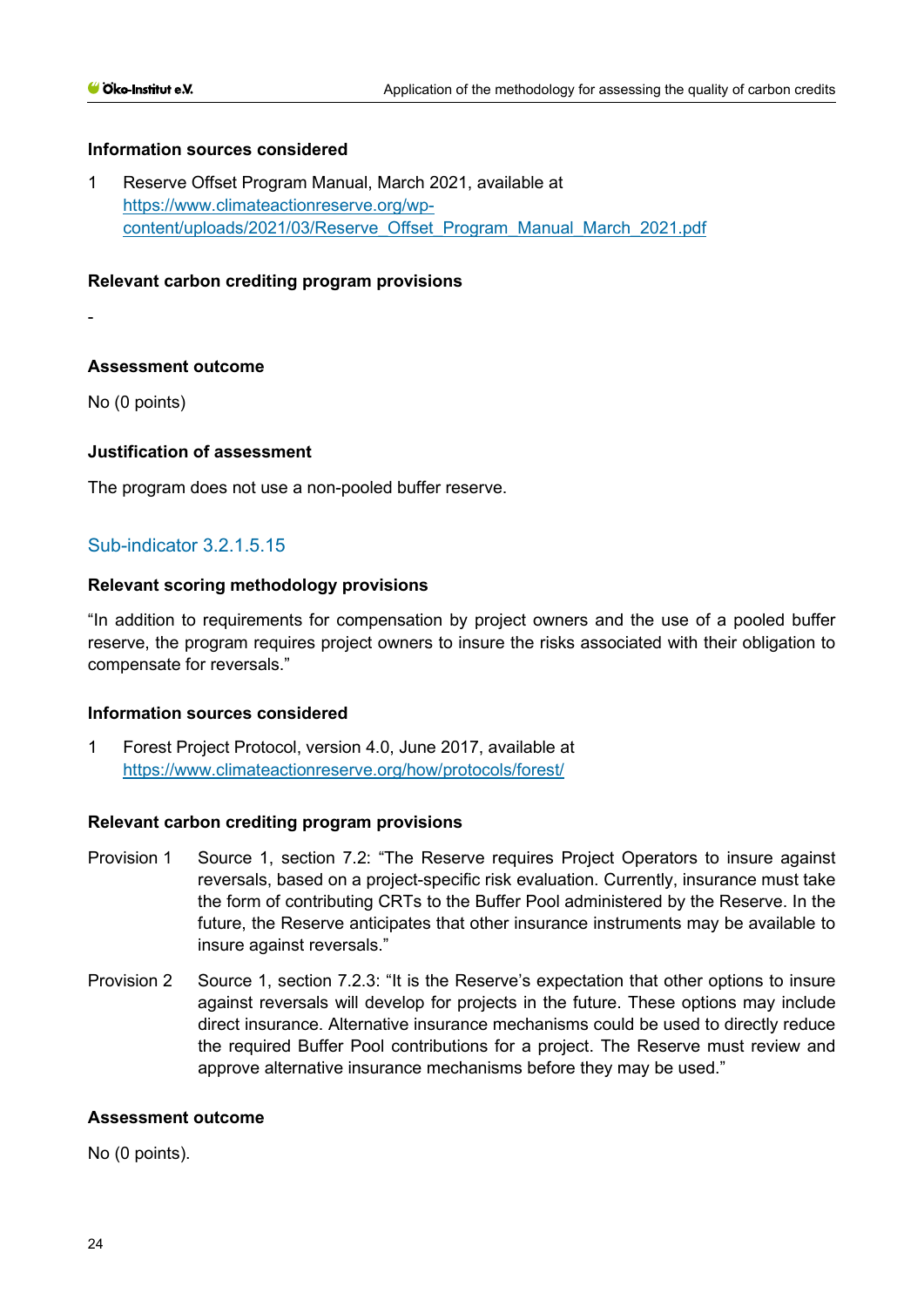### **Justification of assessment**

The above documentation specifies that the indicator is not fulfilled as the use of insurances is not required by CAR.

## Sub-indicator 3.2.1.5.16

### **Relevant scoring methodology provisions**

"The program establishes clear conditions for what type of insurance is considered sufficient, including provisions that only high-quality credits may be used for compensation."

#### **Information sources considered**

1 Forest Project Protocol, version 4.0, June 2017, available at <https://www.climateactionreserve.org/how/protocols/forest/>

#### **Relevant carbon crediting program provisions**

-

#### **Assessment outcome**

No (0 points).

## **Justification of assessment**

The program does not require project owners to insure the risks associated with their obligation to compensate for reversals.

## Scoring results for indicator 3.2.1.5

According to the above assessment, the carbon crediting program receives 18.78 points. Applying the scoring approach in the methodology, this results in a score of 2.08 for the indicator.

# **Indicator 3.2.1.6**

#### **Relevant scoring methodology provisions**

Some carbon crediting programs allow or require that a new baseline be established in the event of a reversal. However, if the baseline is adjusted upwards, by adding the reversals to the baseline, then the reversal would no longer be accounted for, i.e. the cumulative emission reductions that may be claimed could be equal to the situation when the reversal had never occurred. Such provisions could thus undermine the effectiveness of fully accounting for reversals. The methodology assesses carbon crediting programs depending on the extent to which they allow or require adjusting baseline emission upwards in the case of reversals. The program requirements in the case of reversals are scored as follows: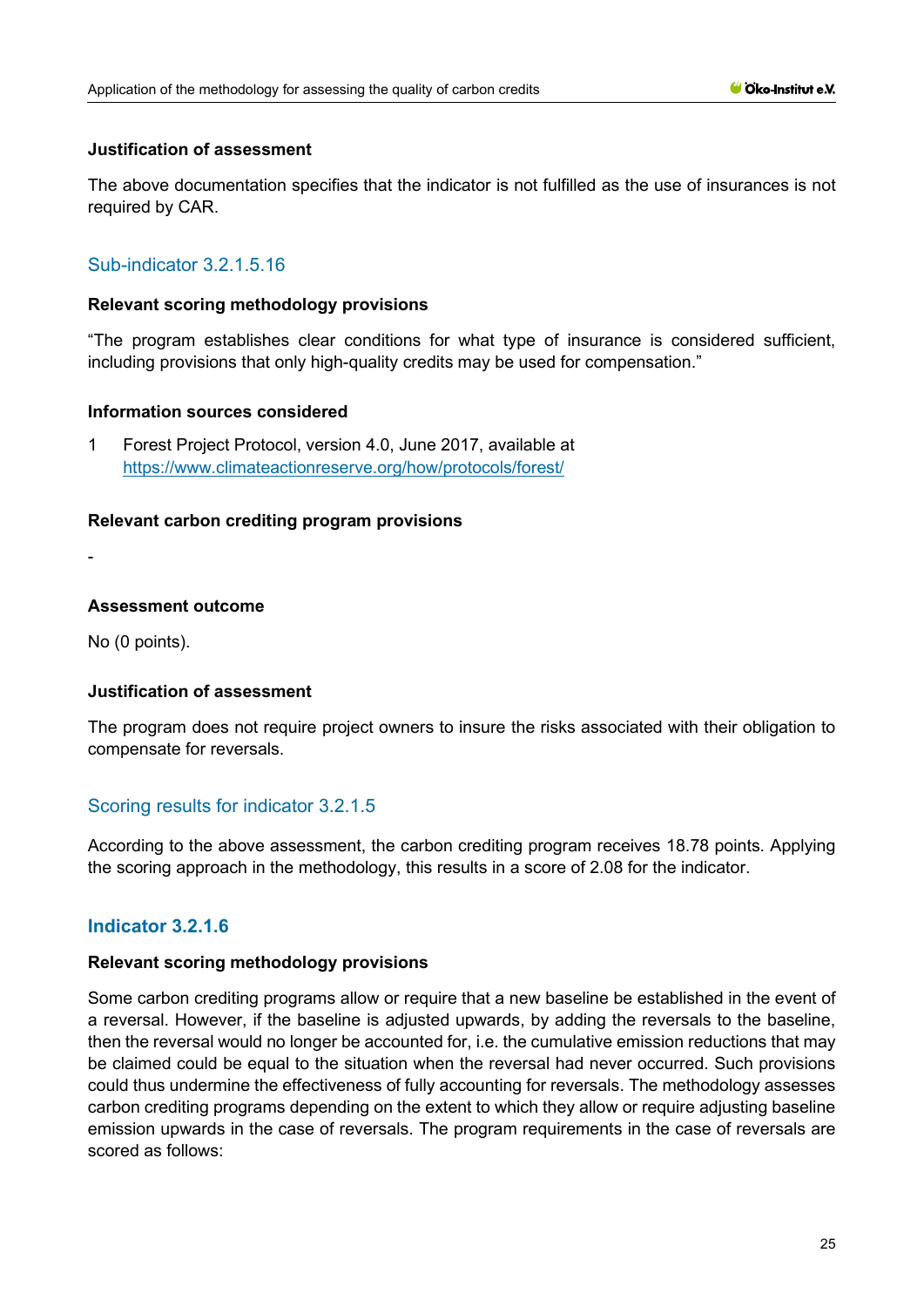| Program provisions in the case of reversals                                                                                                                                                         |   |  |
|-----------------------------------------------------------------------------------------------------------------------------------------------------------------------------------------------------|---|--|
| The program provisions do not allow or require adjusting the baseline upwards (i.e.<br>towards higher emissions in the case of reversals)                                                           | 4 |  |
| The program provisions allow or require adjusting the baseline upwards (i.e. towards<br>higher emissions in the case of reversals), but only to a much smaller extent than the<br>actual reversals  | 3 |  |
| The program provisions potentially allow or require adjusting the baseline upwards (i.e.<br>towards higher emissions in the case of reversals) to the same extent as the reversals<br>that occurred |   |  |

#### **Information sources considered**

- 1 Restrictive Covenant and Project Implementation Agreement for forest projects, available at [https://www.climateactionreserve.org/wp-content/uploads/2009/03/Updated-Final-PIA-with-](https://www.climateactionreserve.org/wp-content/uploads/2009/03/Updated-Final-PIA-with-Exhibits-and-Recordation-Cover-Page_10-19-12.pdf)[Exhibits-and-Recordation-Cover-Page\\_10-19-12.pdf](https://www.climateactionreserve.org/wp-content/uploads/2009/03/Updated-Final-PIA-with-Exhibits-and-Recordation-Cover-Page_10-19-12.pdf)
- 2 Forest Project Protocol, version 4.0, June 2017, available at <https://www.climateactionreserve.org/how/protocols/forest/>

#### **Relevant carbon crediting program provisions**

- Provision 1 Source 1, article 20: "**No Change to Forest Project or Baseline.** Forest Owner shall not change, modify or revise the Forest Project or Baseline in any way unless the Reserve consents to such change, modification or revision. If the Reserve consents to modification or revision of the Forest Project or Baseline, then the Forest Project Design Document attached hereto as Exhibit B shall be updated and recorded in accordance with Section 23".
- Provision 2 Source 2, section 7.4: "If a reversal lowers the Forest Project's actual standing live carbon stocks below its approved baseline standing live carbon stocks, the Forest Project will automatically be terminated, as the original approved baseline for the project would no longer be valid".

#### **Assessment outcome**

The approach is assigned a score of 4.

#### **Justification of assessment**

The above documentation specifies that the carbon crediting program provisions are consistent with the methodology requirements to receive a score of 4 as no update of the baseline is allowed over the course of a project.

## **Scoring results**

According to the above assessment, the carbon crediting program achieves a score of 4 for indicator 3.2.1.1, a score of 4 for indicator 3.2.1.2, a score of 3 for indicator 3.2.1.3, a score of 4 for indicator